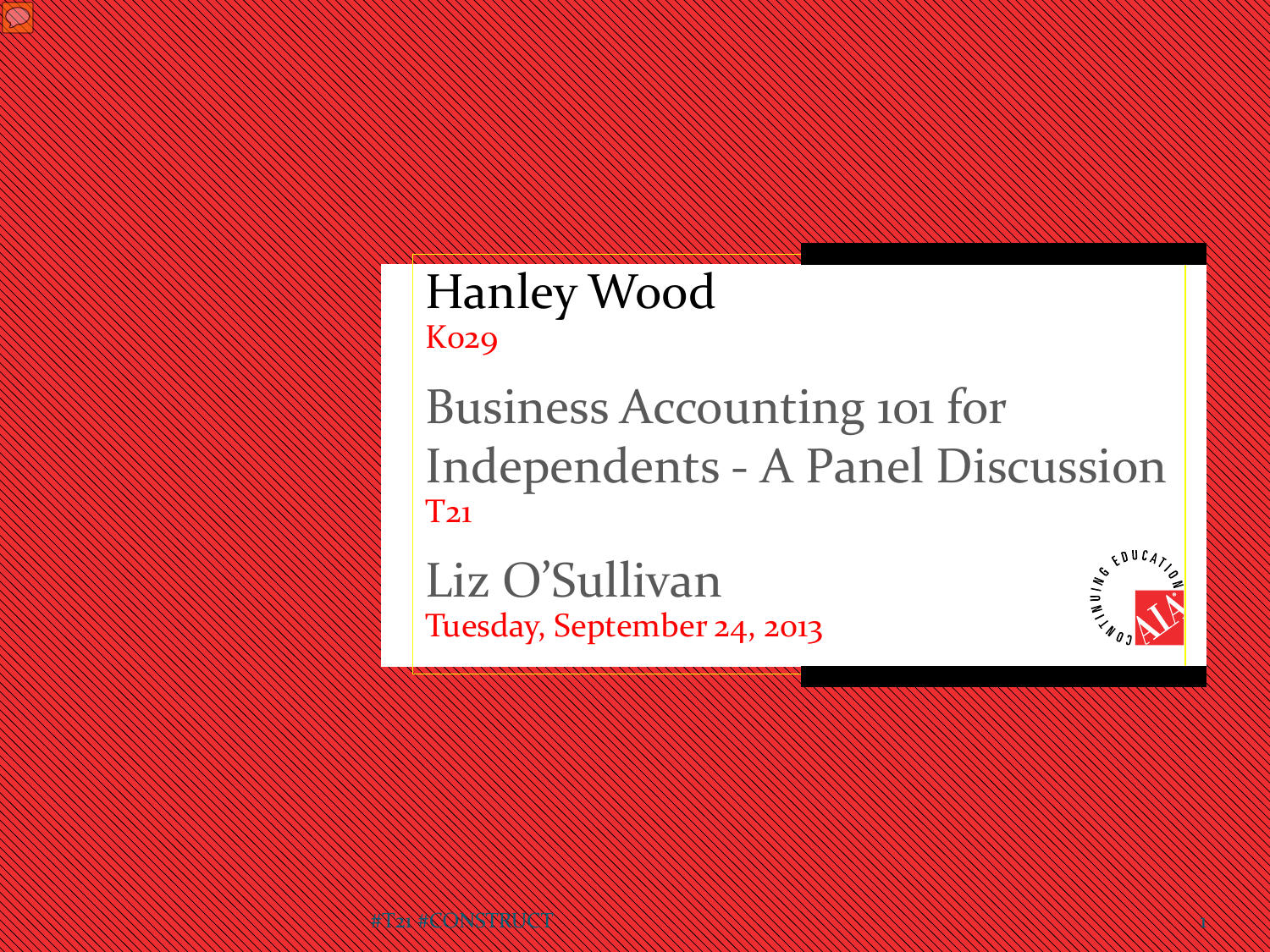Credit(s) earned on completion of this course will be reported to AIA CES for AIA members. Certificates of Completion for both AIA members and non-AIA members will be available on-line approximately 4-6 weeks after the program.

This course is registered with AIA CES for continuing professional education. As such, it does not include content that may be deemed or construed to be an approval or endorsement by the AIA of any material of construction or any method or manner of handling, using, distributing, or dealing in any material or product.

Questions related to specific materials, methods, and services will be addressed at the conclusion of this presentation.

\_\_\_\_\_\_\_\_\_\_\_\_\_\_\_\_\_\_\_\_\_\_\_\_\_\_\_\_\_\_\_\_\_\_\_\_\_\_\_

 $\sim$ 

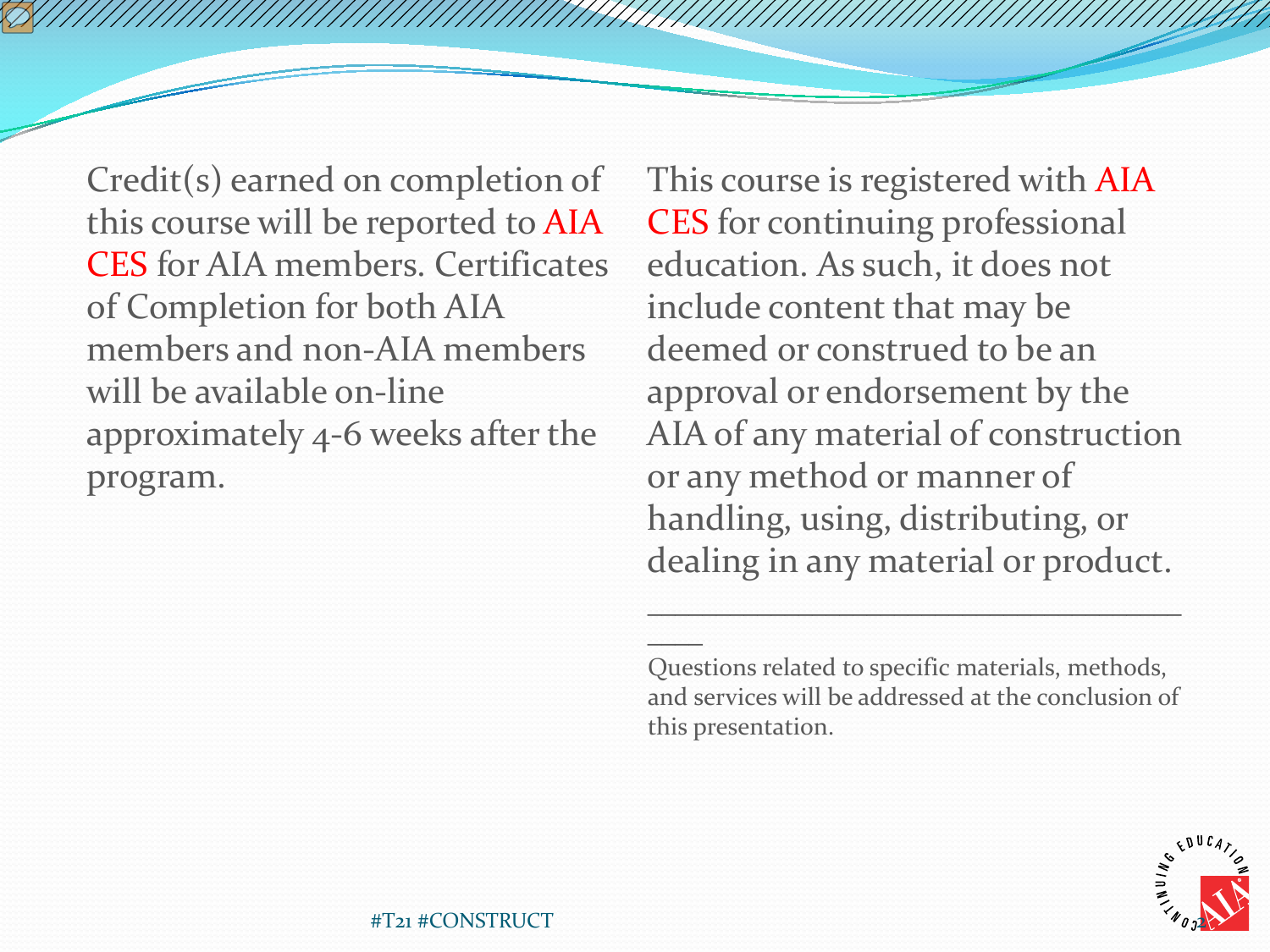#### Copyright Materials

This presentation is protected by US and International Copyright laws. Reproduction, distribution, display and use of the presentation without written permission of the speaker is prohibited.

#### **Liz O'Sullivan Architecture, LLC**

© Liz O'Sullivan Architecture, LLC 2013

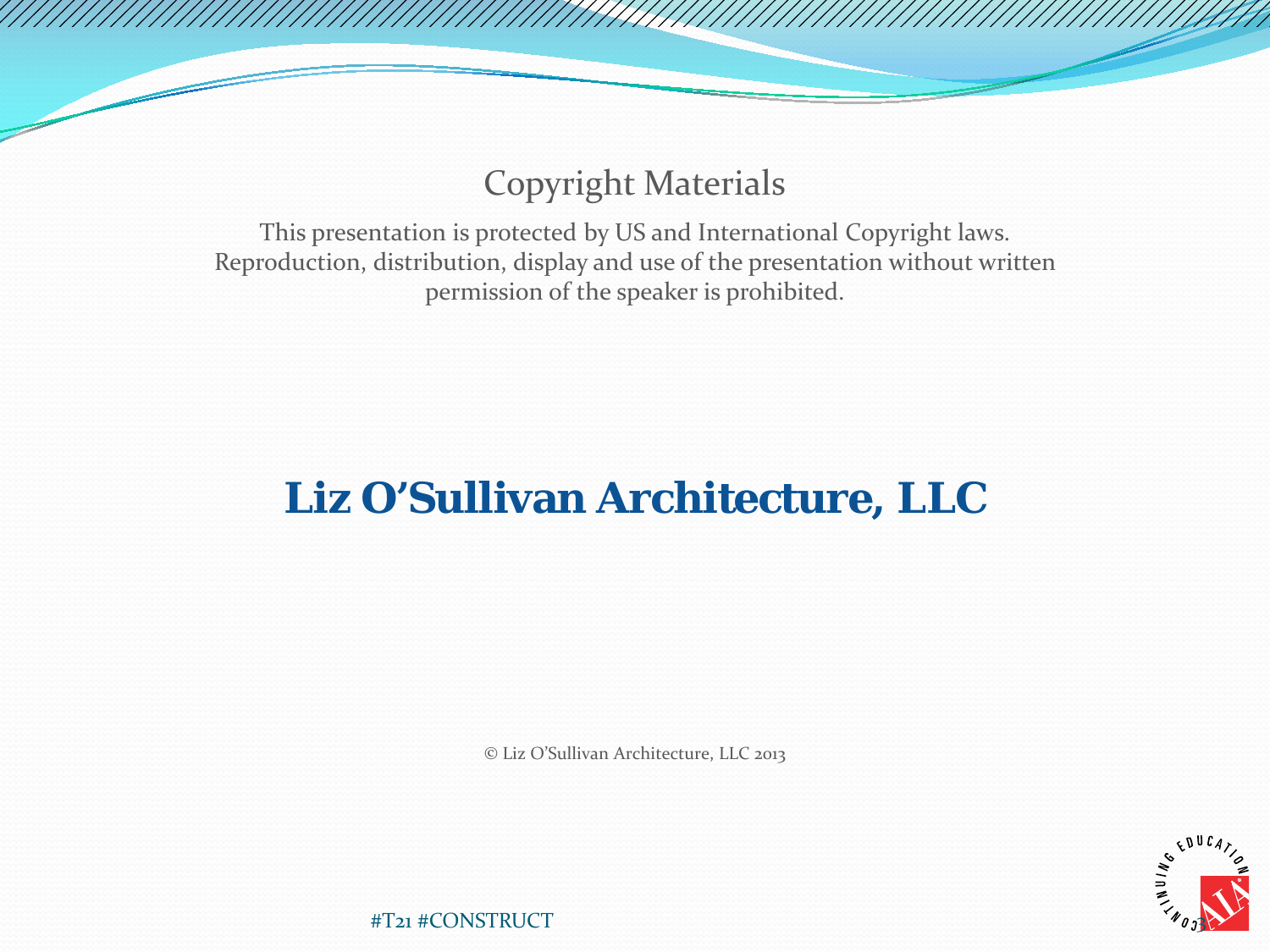#### **Ourse Description**

This panel discussion course is for product reps, specifiers, and other consultants who are getting started as independents, or just considering going out on their own. A panel including an accountant, a bookkeeper, a product rep, and an independent specifications consultant will discuss business accounting basics for independents. There will be lots of time for questions. If you think you may "hang out your own shingle" sometime in the next 5 years, you should attend this session!

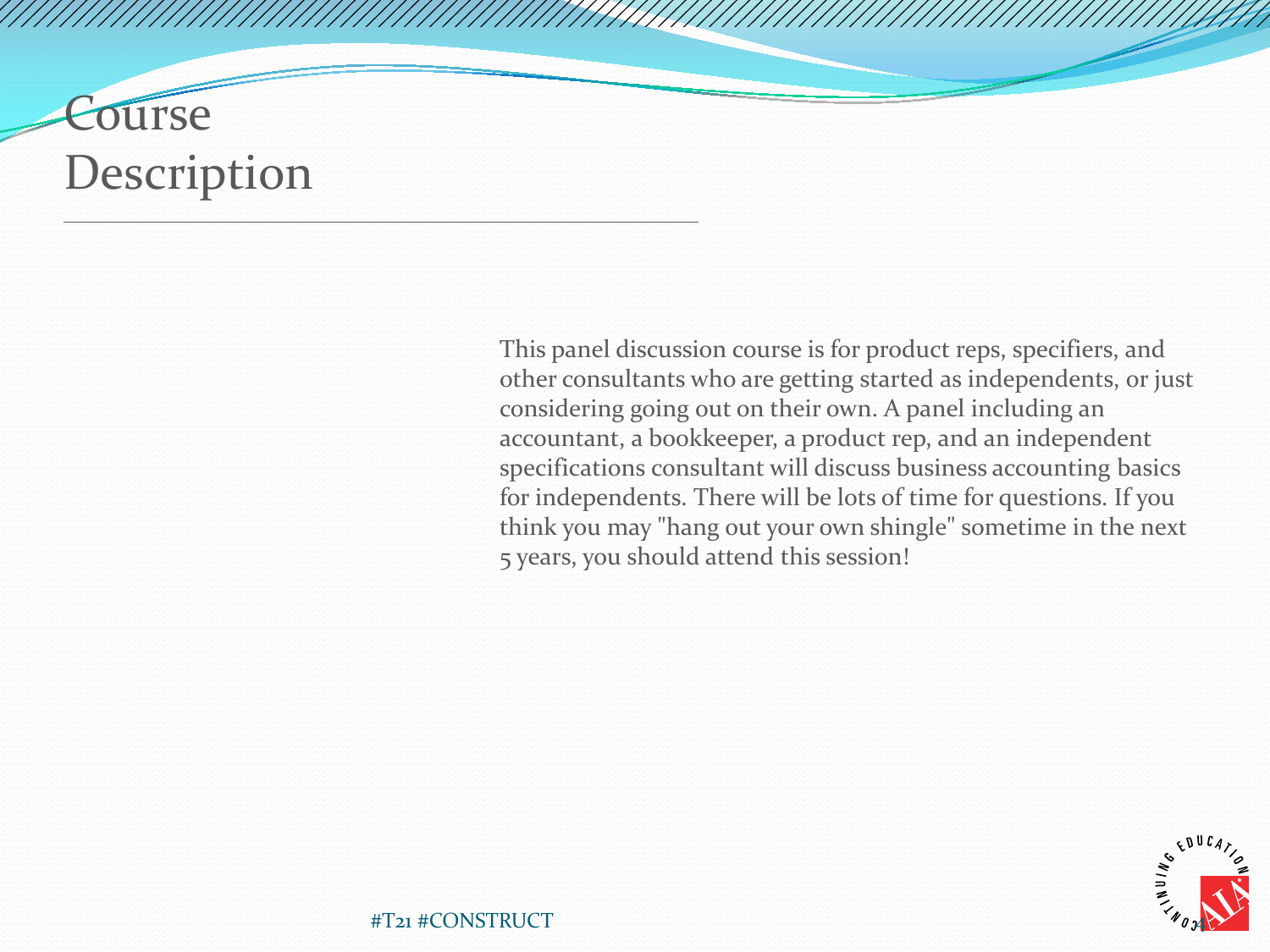#### **Learning Objectives**

At the end of the this course, participants will be able to:

1. Explain the importance of getting a business's books set up correctly from the beginning.

2. Discuss expenses and tax obligations for starting a business, and the potential of tax penalties for not keeping accurate records.

3. Decide whether a business needs an accountant, a bookkeeper, and bookkeeping software.

4. Explore how adding employees changes things.

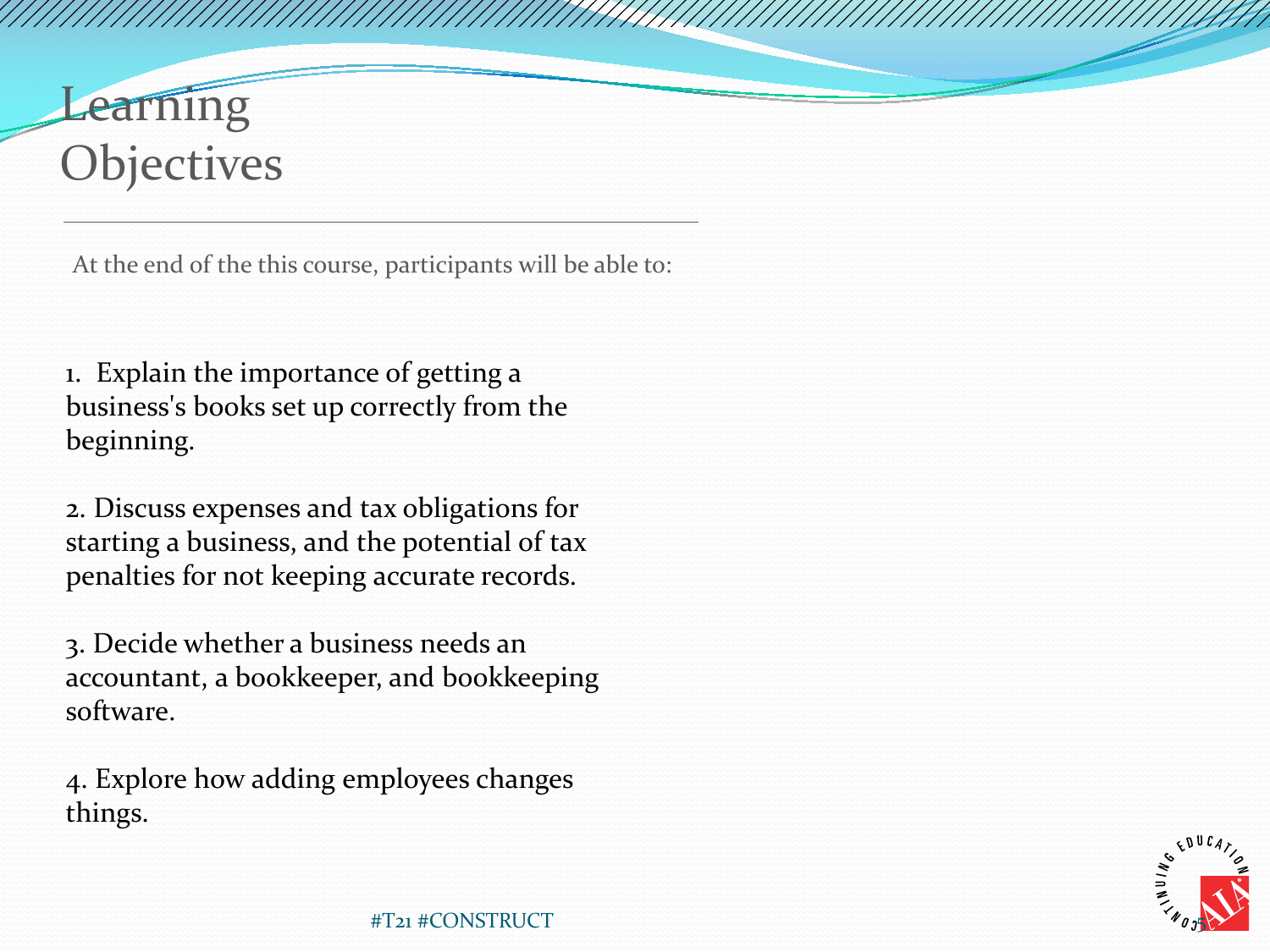#### Tweet away.

- If you use Twitter and want to tweet during the presentation, that's fine.
- Follow @CONSTRUCTShow and @CSIConstruction on Twitter.
- #CONSTRUCT is the hashtag for general Construct things.
- #T21 #CONSTRUCT is the hashtag for this presentation. It's in the footer of all the slides.
- I am @LizOSullivanAIA on Twitter.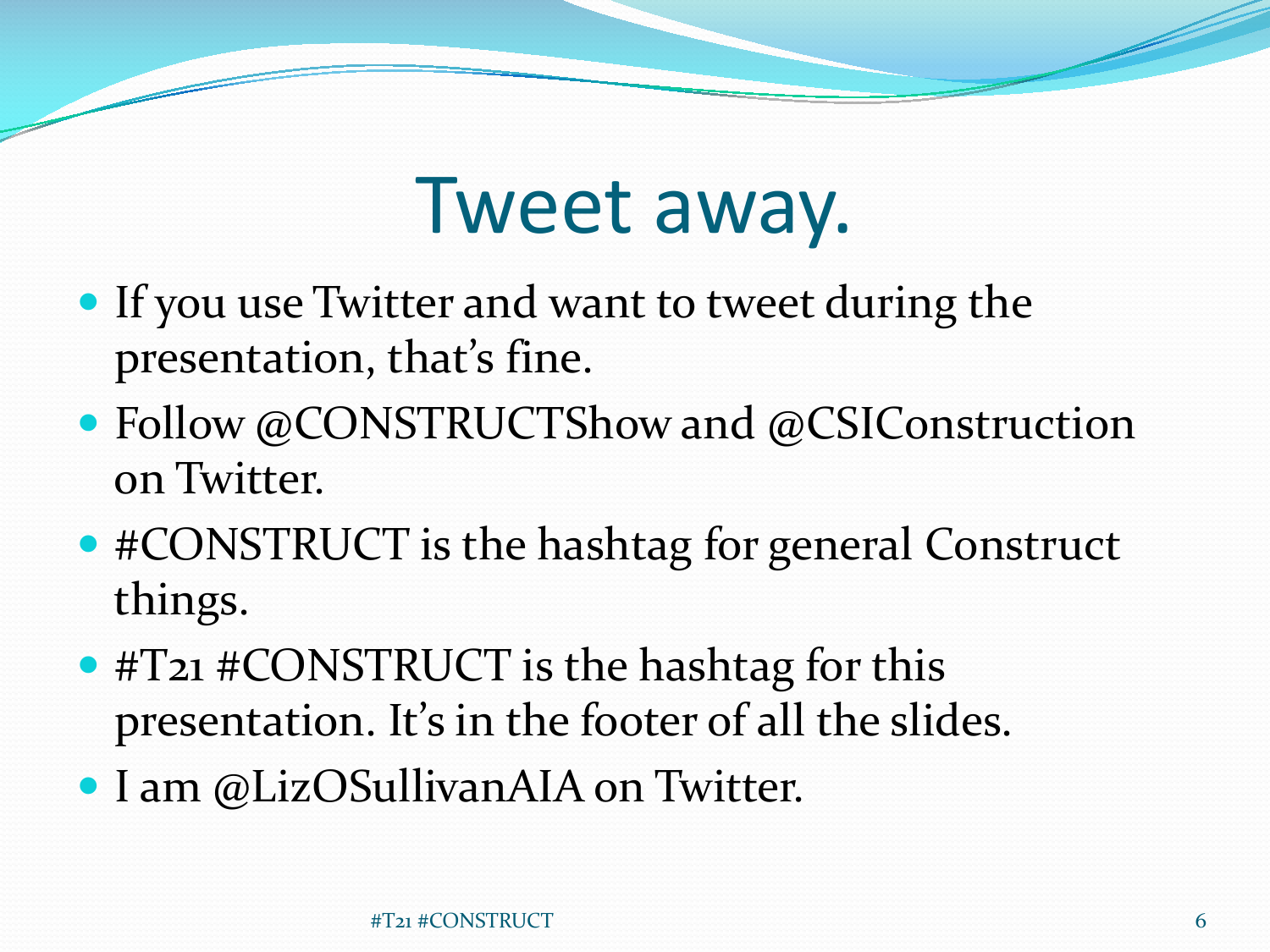## Panel and Speaker

- Gina M. Paoli, CPA (Certified Public Accountant)
- Brent Williams, Product Representative @Brent\_Williams1
- Liz O'Sullivan, Specifications Consultant, Bookkeeper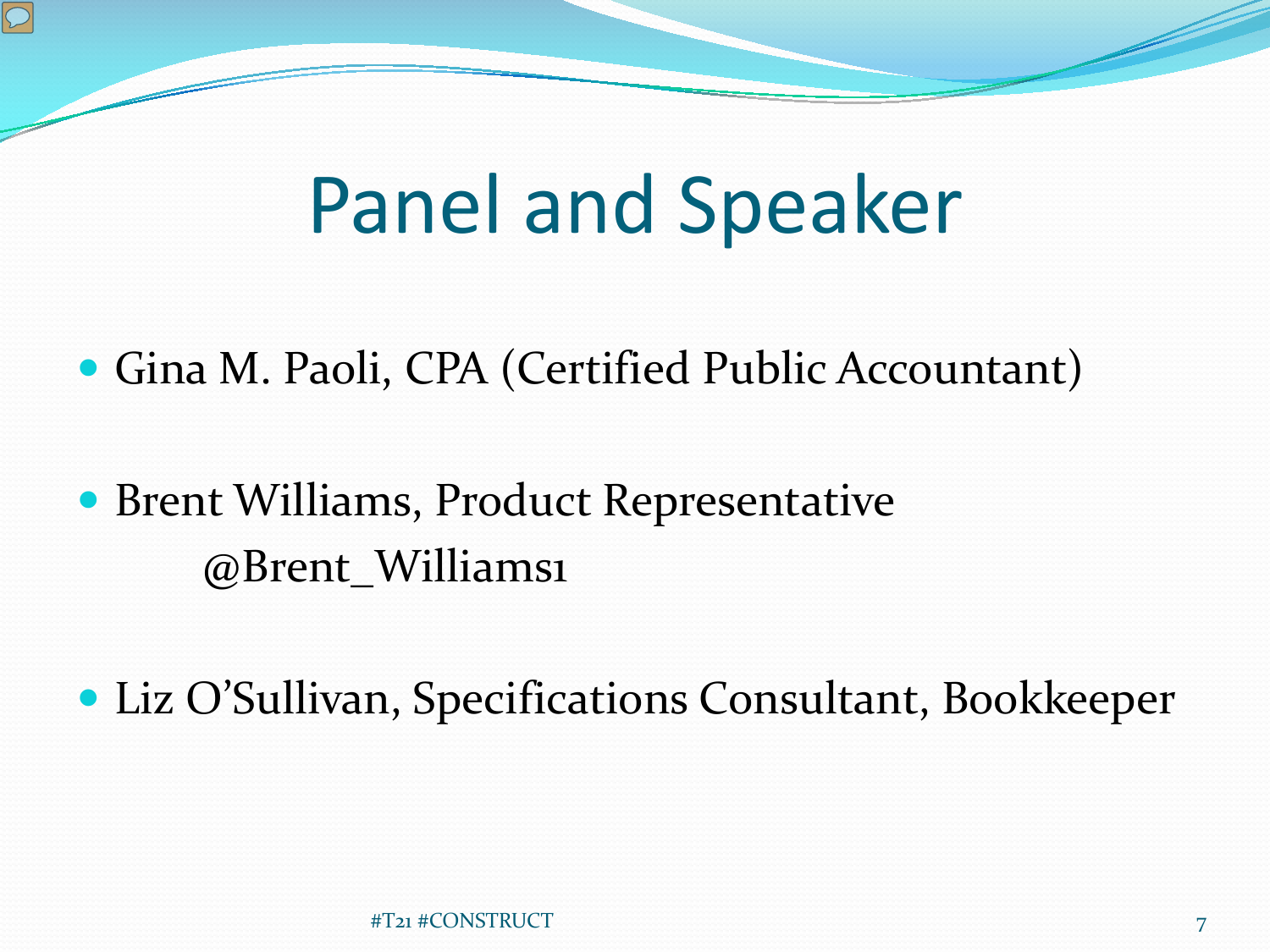# Don't fear the unknown!

- Don't fear the unknown about running your own operation...
- But don't be falsely confident about the unknown, either.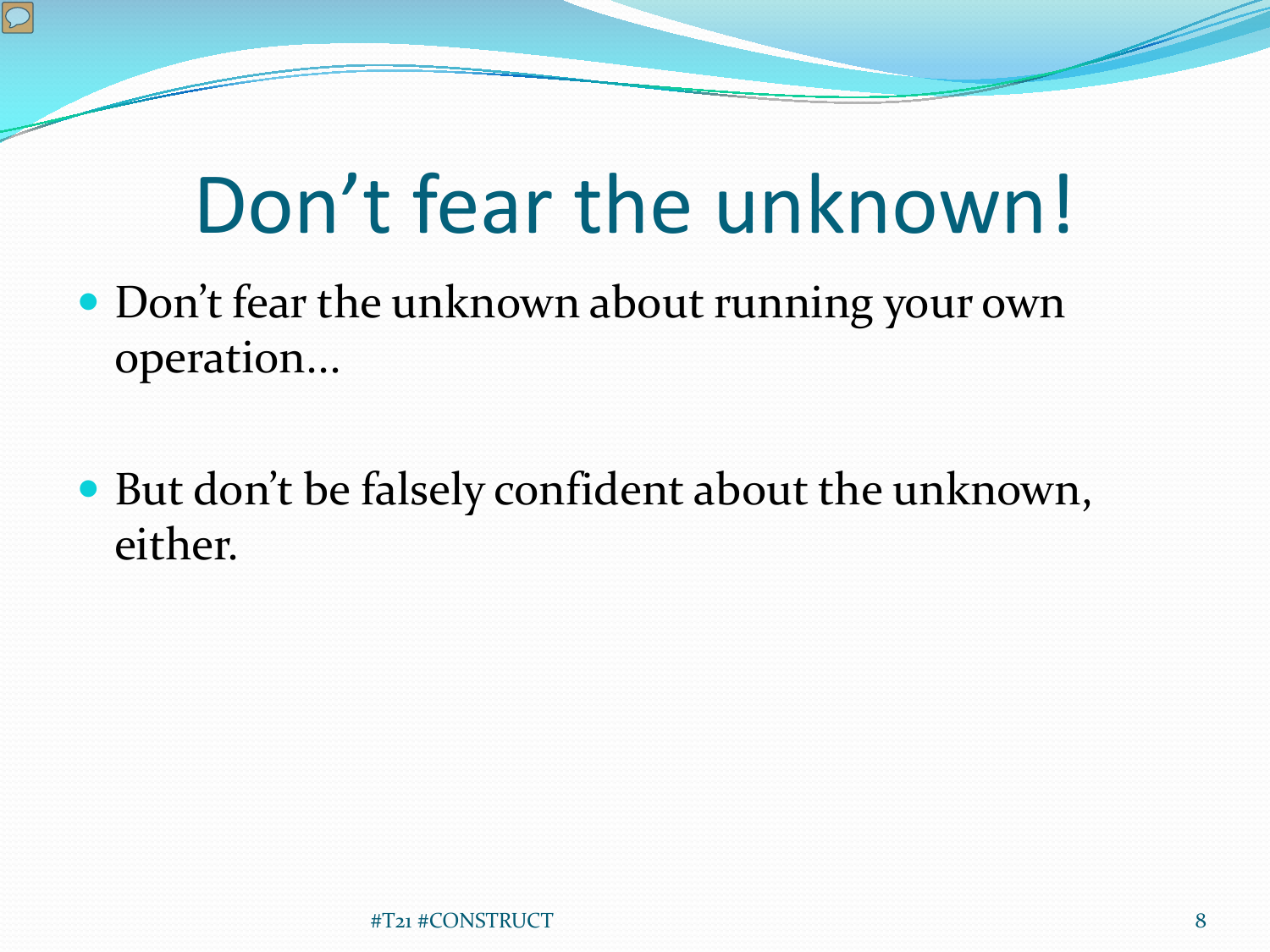# Independence

- The reasons we go independent are all over the place.
- Whatever the reason, even if you are independent out of necessity, and consider being independent just temporary until you find a new job, you HAVE TO GET THE ACCOUNTING RIGHT.
- Being on your own can offer freedom and flexibility…
- But you absolutely cannot ignore the taxes you'll owe, the reports you have to file, and the records you'll have to keep.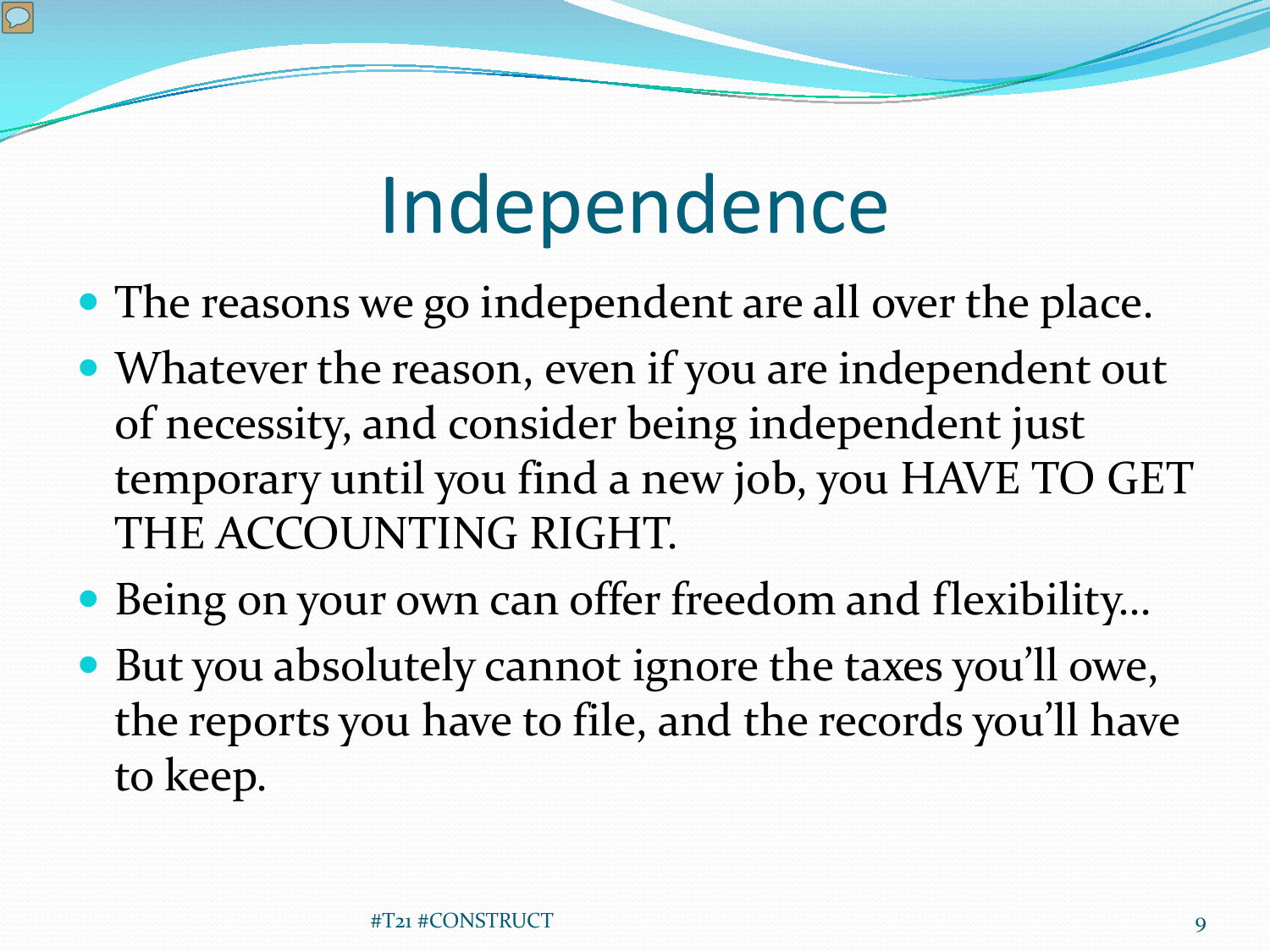# What's my legal structure? … & why does it matter?

- You need to decide on a legal structure for your business.
- The legal structure determines the rules you have to follow, determines what tax return forms you file, and determines what things you need to register with different government agencies.
- Even if you're a consultant working for just one firm, if you're independent, you run a business.
- For your bottom line, and your success, it's important to think about your operation as a business.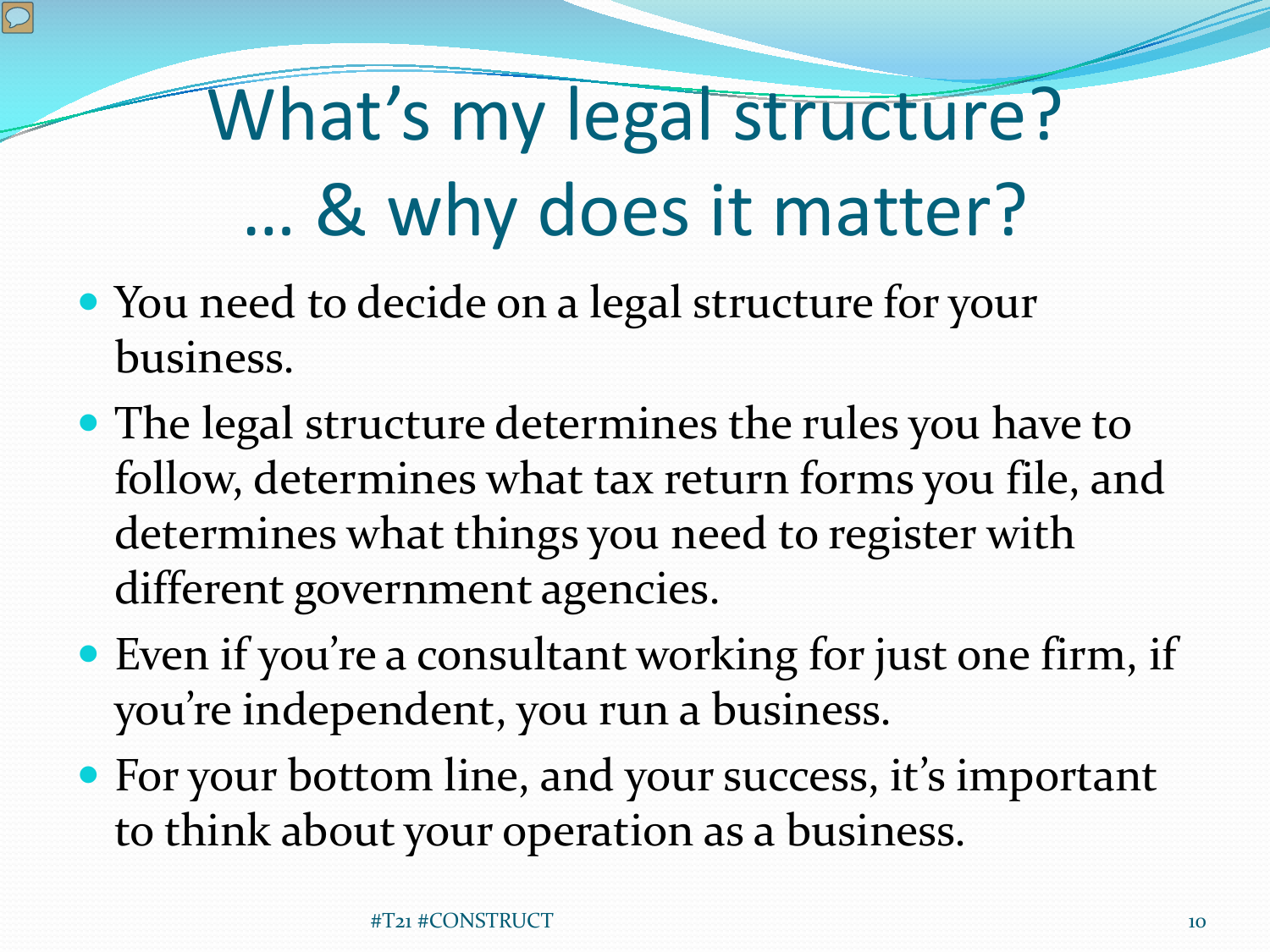# You're in Business

|                                                                          |                                                                             | CORRECTED (if checked)                                      |                                                           |                                            |  |
|--------------------------------------------------------------------------|-----------------------------------------------------------------------------|-------------------------------------------------------------|-----------------------------------------------------------|--------------------------------------------|--|
| or foreign postal code, and telephone no.                                | PAYER'S name, street address, city or town, province or state, country, ZIP | 1 Rents                                                     | OMB No. 1545-0115                                         |                                            |  |
|                                                                          |                                                                             |                                                             | 2013                                                      | <b>Miscellaneous</b>                       |  |
|                                                                          |                                                                             | 2 Royalties                                                 |                                                           | Income                                     |  |
|                                                                          |                                                                             |                                                             |                                                           |                                            |  |
|                                                                          |                                                                             |                                                             | Form 1099-MISC                                            |                                            |  |
|                                                                          |                                                                             | 3 Other income                                              | 4 Federal income tax withheld                             | Copy B                                     |  |
|                                                                          |                                                                             | \$                                                          | \$                                                        | <b>For Recipient</b>                       |  |
| PAYER'S federal identification number                                    | RECIPIENT'S identification number                                           | 5 Fishing boat proceeds                                     | 6 Medical and health care payments                        |                                            |  |
|                                                                          |                                                                             |                                                             |                                                           |                                            |  |
|                                                                          |                                                                             |                                                             |                                                           |                                            |  |
|                                                                          |                                                                             | \$                                                          | \$                                                        |                                            |  |
| <b>RECIPIENT'S name</b>                                                  |                                                                             |                                                             | 8 Substitute payments in lieu of<br>dividends or interest | This is important tax                      |  |
|                                                                          |                                                                             |                                                             |                                                           | information and is                         |  |
|                                                                          |                                                                             |                                                             |                                                           | being furnished to<br>the Internal Revenue |  |
| Street address (including apt. no.)                                      |                                                                             | \$                                                          | \$                                                        | Service. If you are                        |  |
|                                                                          |                                                                             | 9 Payer made direct sales of<br>\$5,000 or more of consumer | 10 Crop insurance proceeds                                | required to file a                         |  |
|                                                                          |                                                                             | products to a buyer                                         |                                                           | return, a negligence<br>penalty or other   |  |
| City or town, province or state, country, and ZIP or foreign postal code |                                                                             | (recipient) for resale ▶                                    | $\mathfrak{F}$                                            | sanction may be                            |  |
|                                                                          |                                                                             | 11 Foreign tax paid                                         | 12 Foreign country or U.S. possession                     | imposed on you if<br>this income is        |  |
|                                                                          |                                                                             |                                                             |                                                           | taxable and the IRS                        |  |
| Account number (see instructions)                                        |                                                                             | 13 Excess golden parachute<br>payments                      | 14 Gross proceeds paid to an<br>attorney                  | determines that it                         |  |
|                                                                          |                                                                             |                                                             |                                                           | has not been<br>reported.                  |  |
|                                                                          |                                                                             |                                                             |                                                           |                                            |  |
| 15a Section 409A deferrals                                               | 15b Section 409A income                                                     | 16 State tax withheld                                       | 17 State/Payer's state no.                                | 18 State income                            |  |
|                                                                          |                                                                             | \$                                                          |                                                           | \$                                         |  |
|                                                                          |                                                                             |                                                             |                                                           |                                            |  |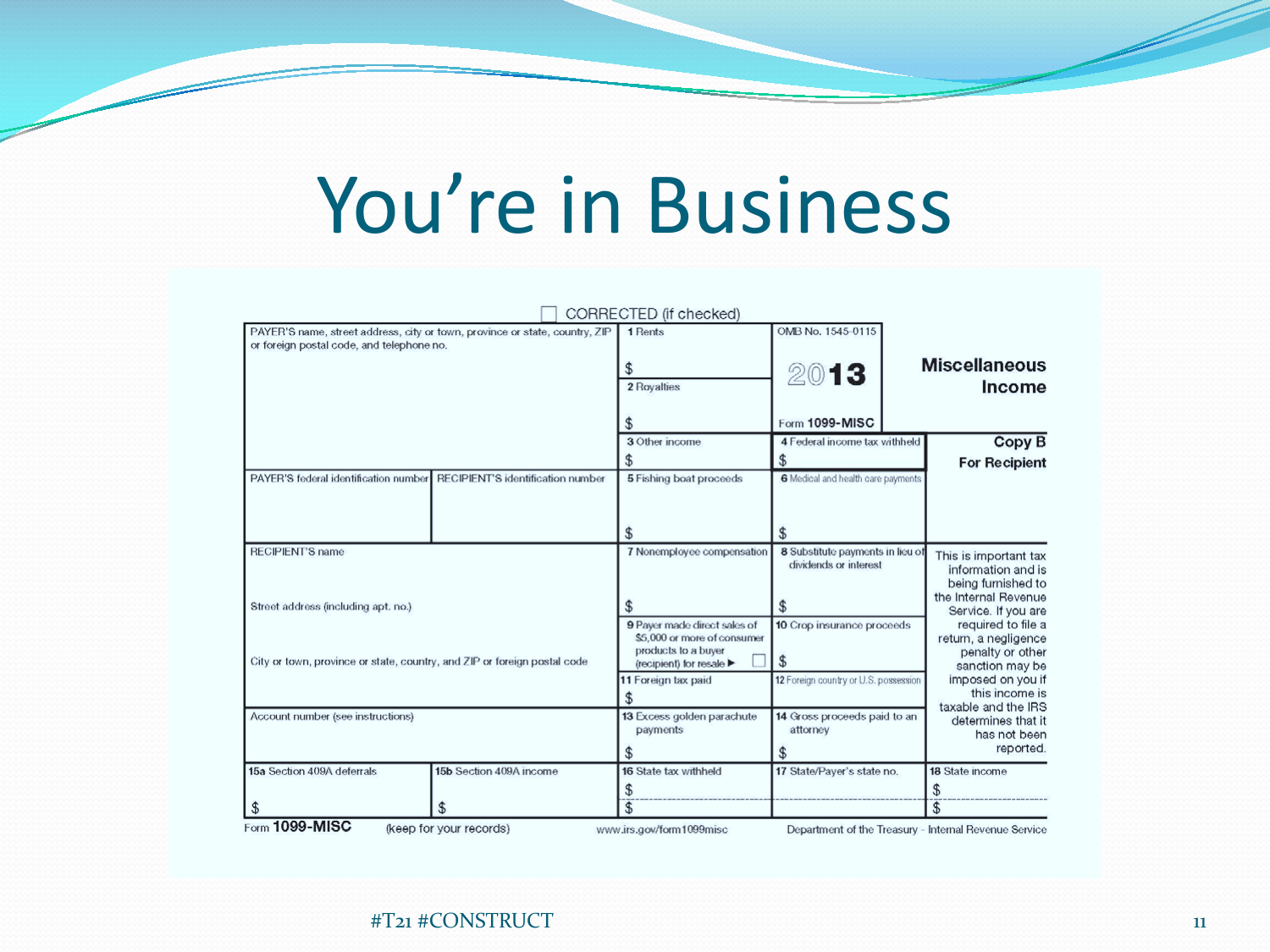#### It's just me.

#### Does it have to be so formal?

• No, it doesn't have to be too formal. If it's just you, no partners, and no employees, you have some good legal structure options.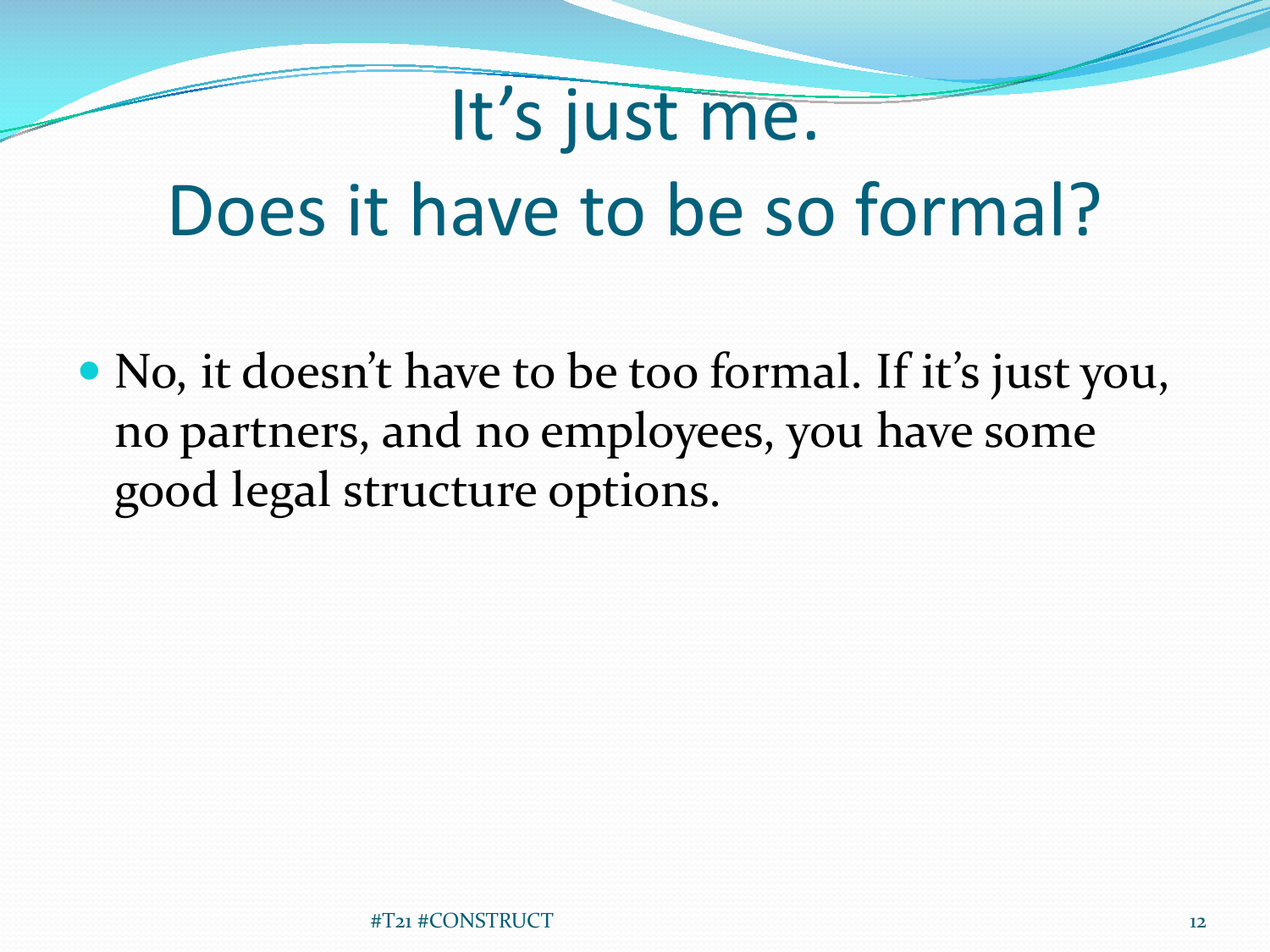# Sole Proprietorship

- Your least formal option is a **Sole Proprietorship**.
- This structure has the least amount of paperwork, and you just use your own legal name and your social security number on your tax forms.
- Downside: You are **personally** responsible for all the debts of the **business**.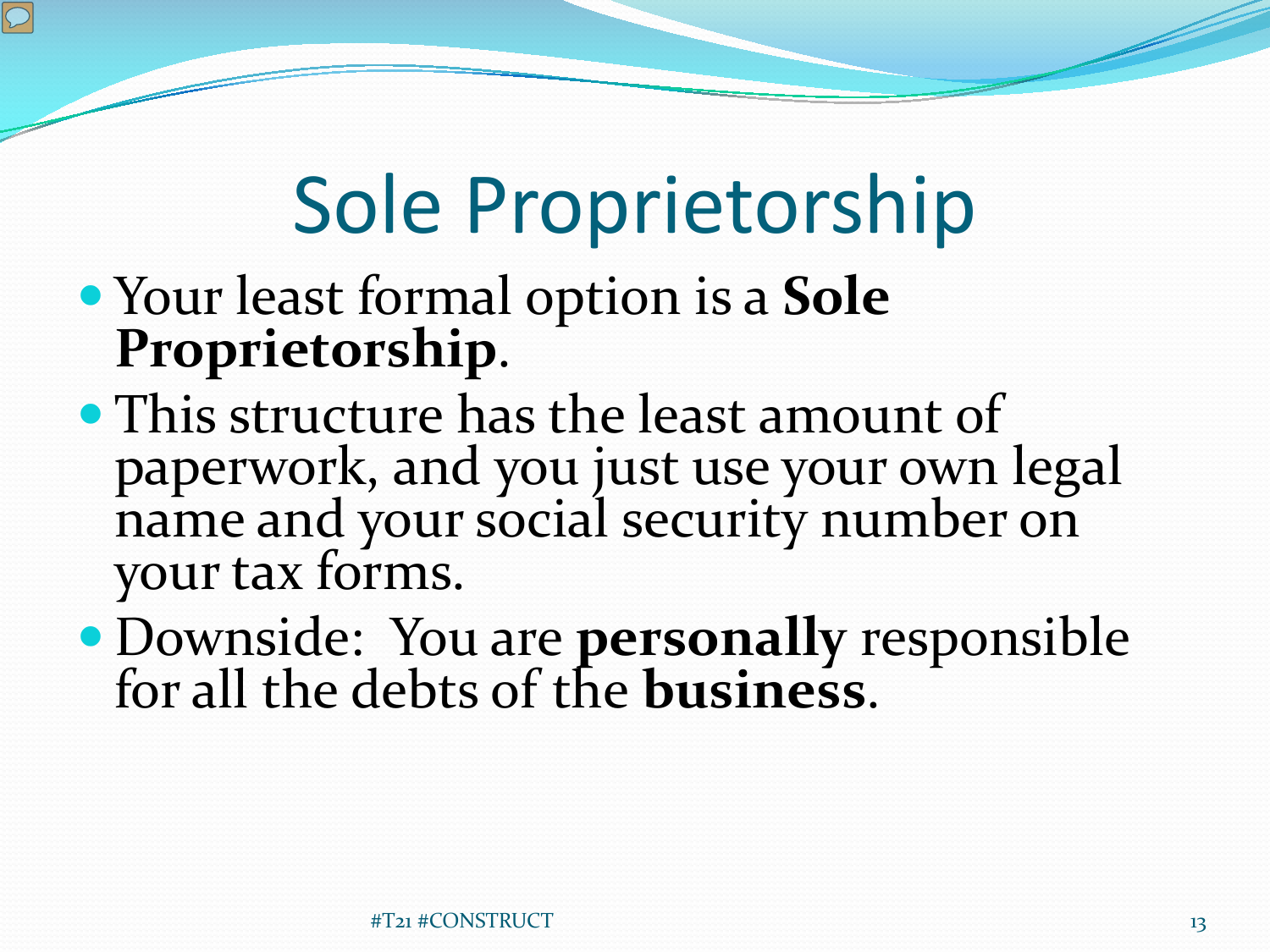

# Sole Proprietorship Options

- If you want your business to have a name, you can register a **trade name**, or a DBA (doing business as) name, with your state.
- The same downside applies: You are **personally** responsible for all the debts of the **business**.
- You have a little more paperwork than you would if you were just using your legal name.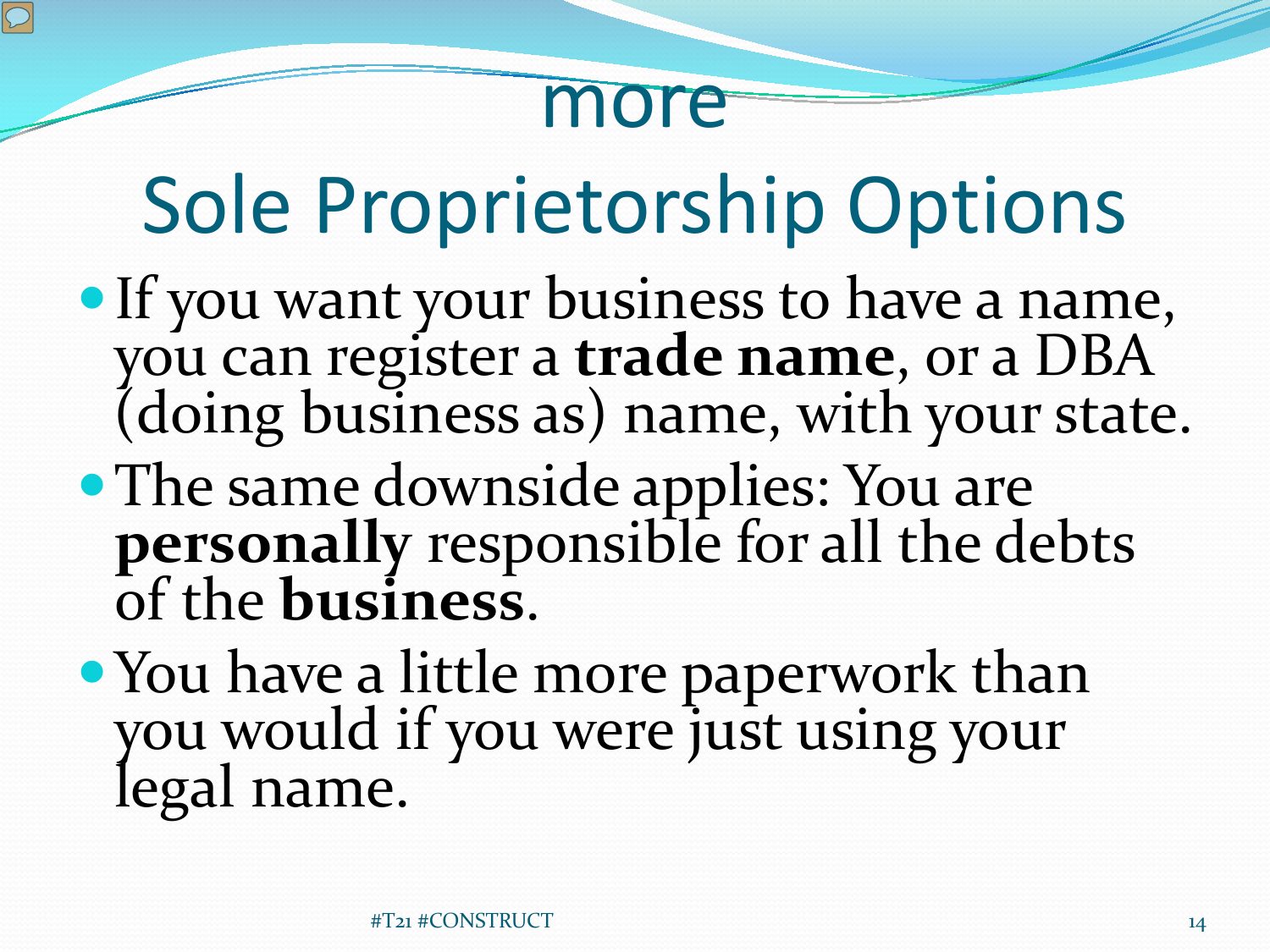## LLCs

- You can register as a **Limited Liability Company**, an **LLC**, in your state. If you own 100% of the business, you're a single-member LLC, which files as a Sole Proprietor for<br>taxes (unless you also form a Corporation).
- States differ in their treatment of LLCs, and if your business is a single-member LLC, it may not offer as much asset protection as an LLC with more members.
- To form an LLC in Colorado, you file an "Articles of Organization" with the state, and you adopt bylaws. Other states are similar.
- In Colorado, LLCs have to file annual periodic reports with the state. Other states are similar.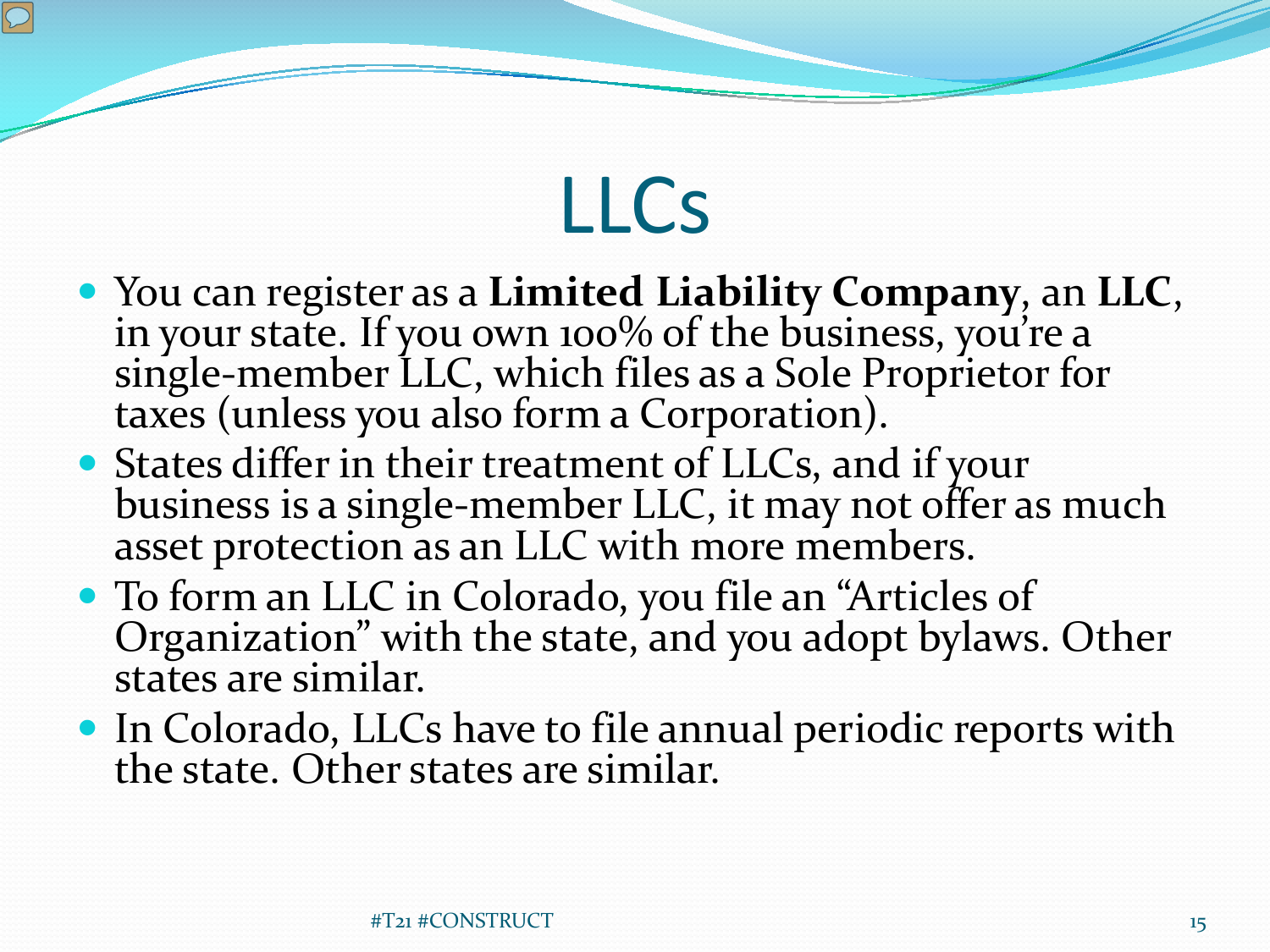# Corporation with Single Owner

- You can register as a **Corporation** in your state.
- Unlike sole proprietorships and single-member LLCs, corporations are totally separate from their owners.
- Typically, you wouldn't be personally liable for debts of the corporation, but, as with other structures, you could lose what you've invested in the corporation.
- To form a corporation in Colorado, you file an "Articles of Incorporation" with the state. Other states are similar.
- Downside: A regular corporation (C-Corp) will pay corporate income taxes, and, in addition, you will pay personal income taxes on your wages and on any profits of the business that you take. But…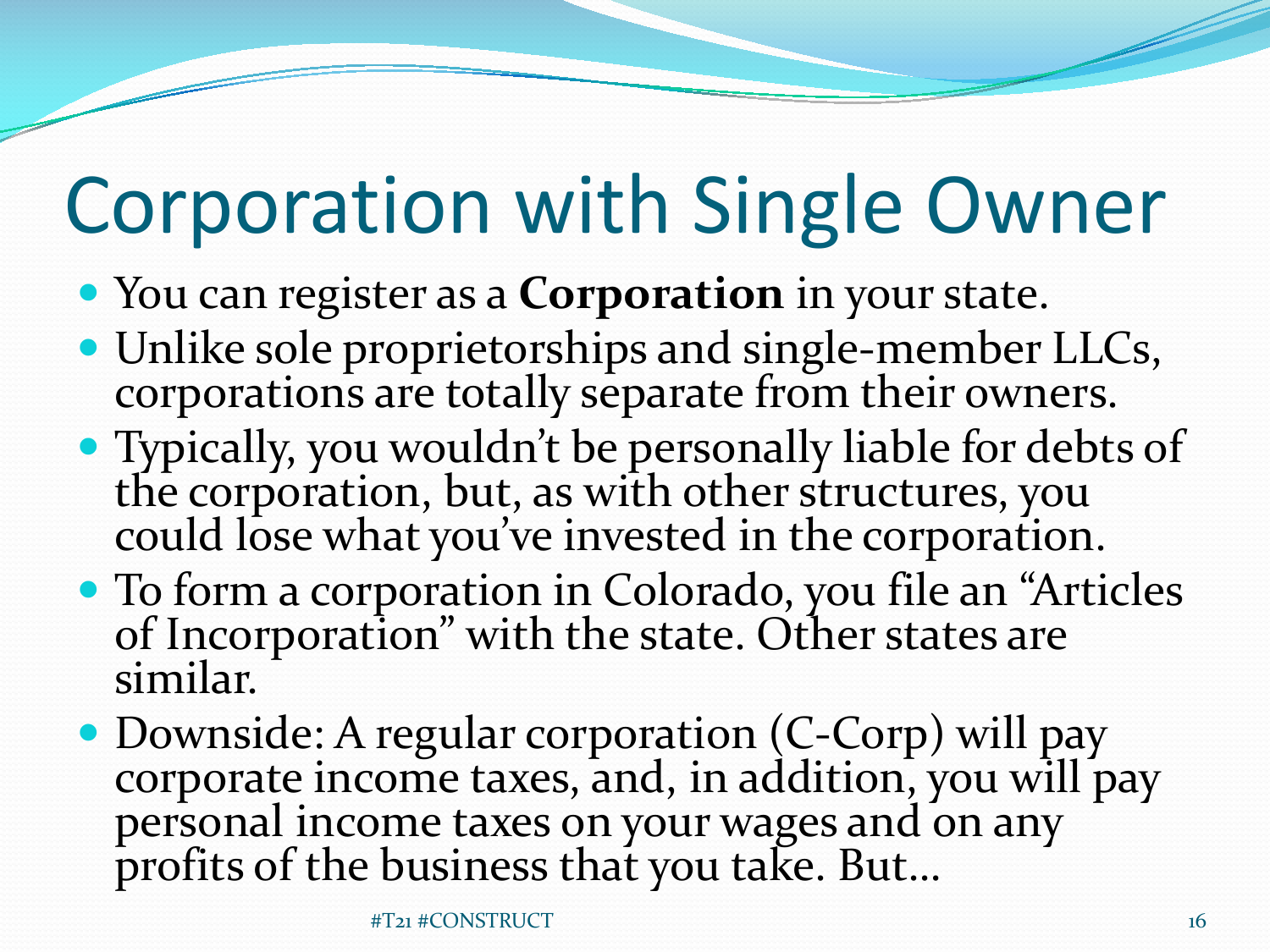# you could form an S-Corp, and avoid double-taxation!

- If you are a corporation, and want to be an S-Corp (which you probably do), you first register as a corporation, and then fill out an additional federal form to be an **S-Corporation**.
- S-Corporations don't pay corporate income tax like sole proprietorships, they are pass-through entities.
- S-Corps are good because they offer owners the protection of a corporation with the tax benefits of pass-through entities.
- Downside: Corporations require **lots more paperwork** than sole proprietorships do.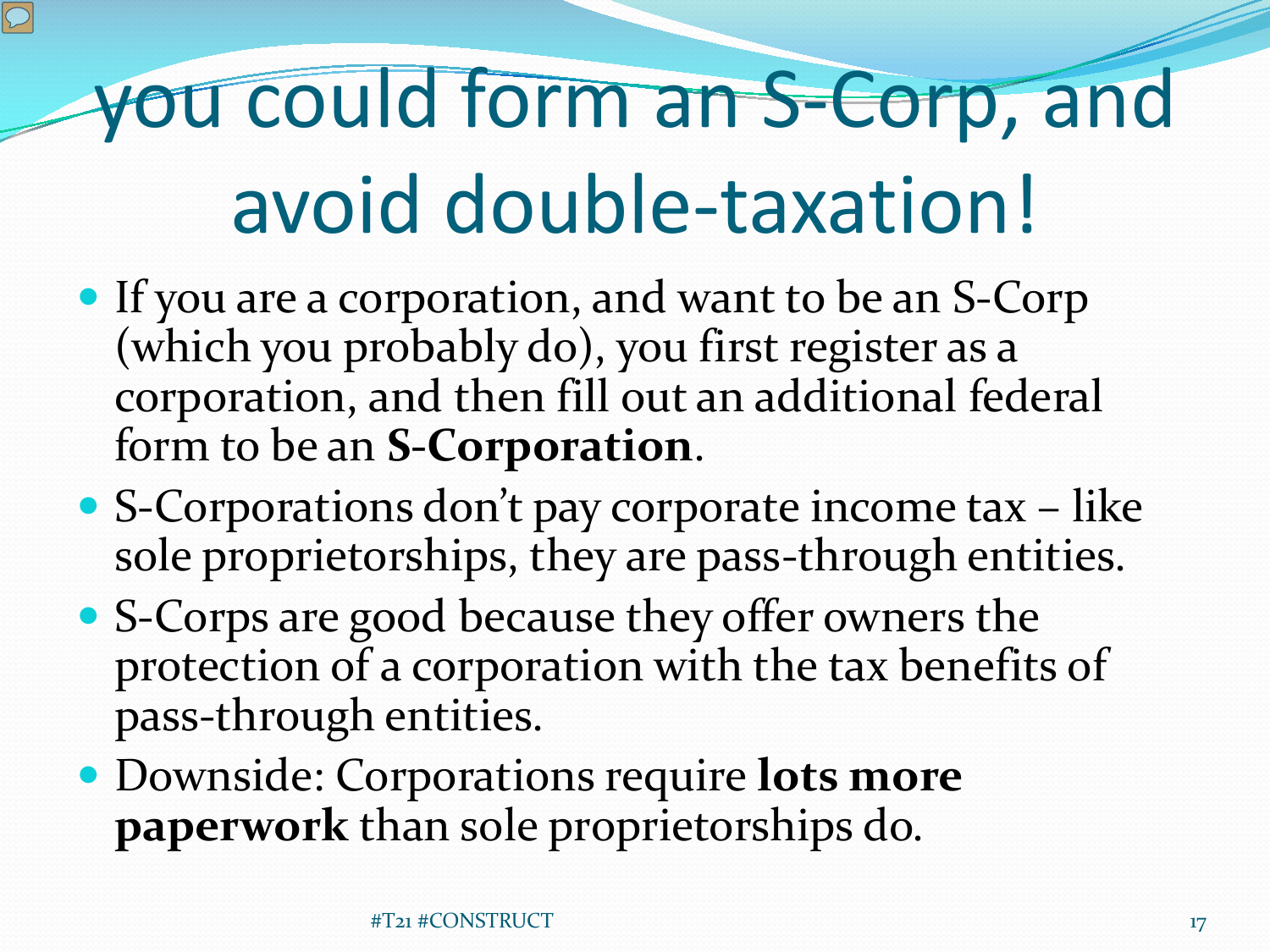# When you have a partner (or partners)…

- Tread carefully. Don't partner up with someone just because you both need someone to partner up with.
- Some of the most common legal structures include:
	- **Partnership**
	- **Limited Liability Company**
	- **Corporation, including S-Corp**
- All of these have more paperwork than Sole Proprietorships, yet a regular Partnership may not offer any more protection than a Sole Proprietorship. Each partner may be 100% liable for the debts of the Partnership. However…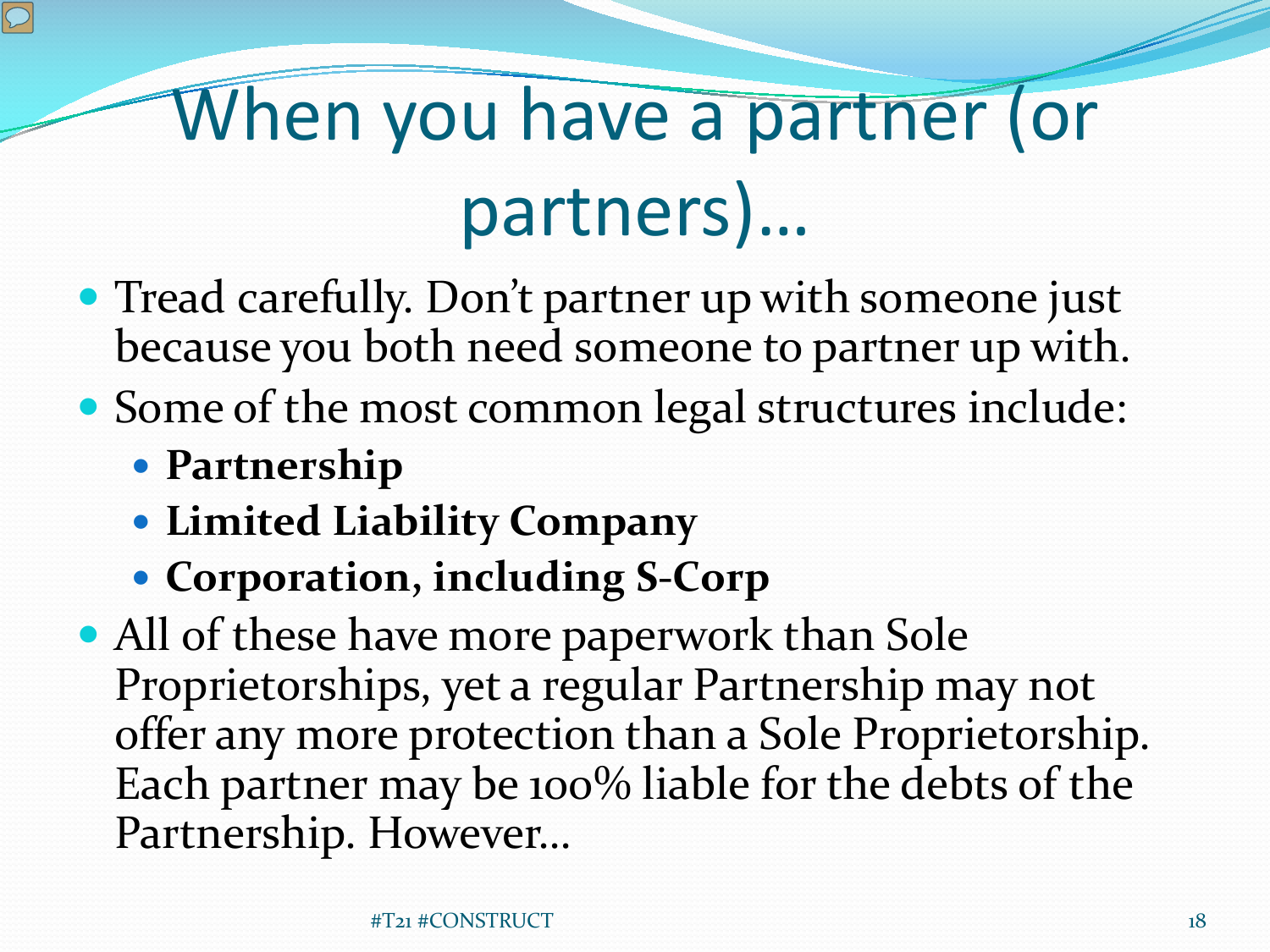# Limited Liability Partnerships

- Lots of states offer legal structures for partnerships that do limit the liability for the partners.
- Colorado has the following:
	- **Limited Partnerships**
	- **Limited Liability Partnerships**
	- **Limited Liability Limited Partnerships**
- You just have to file the right forms. And consult with your CPA, and probably with an attorney, also.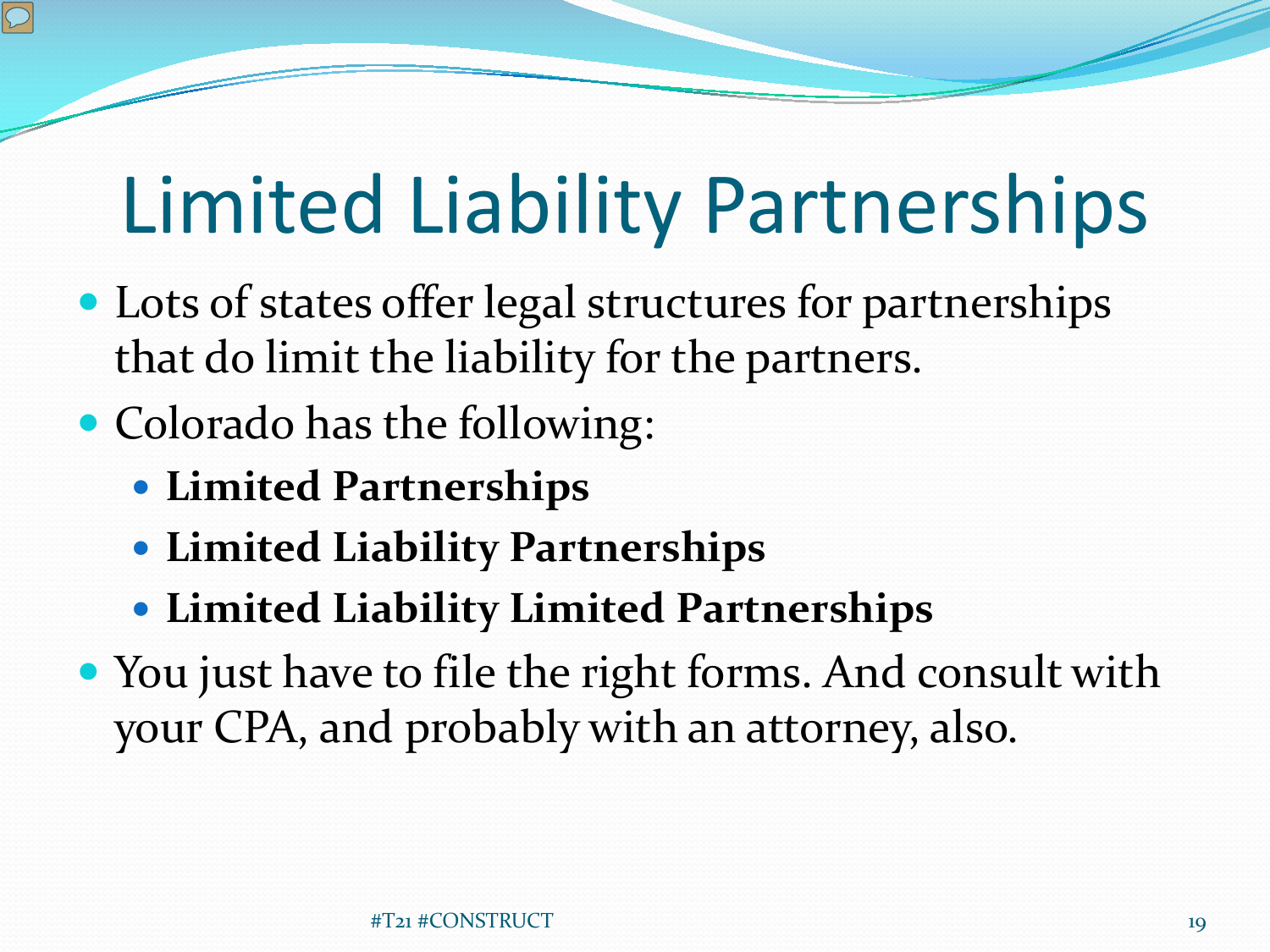# Corporations and LLCs

- With more than one owner, corporations are the same as with just one owner.
- For Limited Liability Companies, with more than one member, you get the protections that LLCs are intended to provide.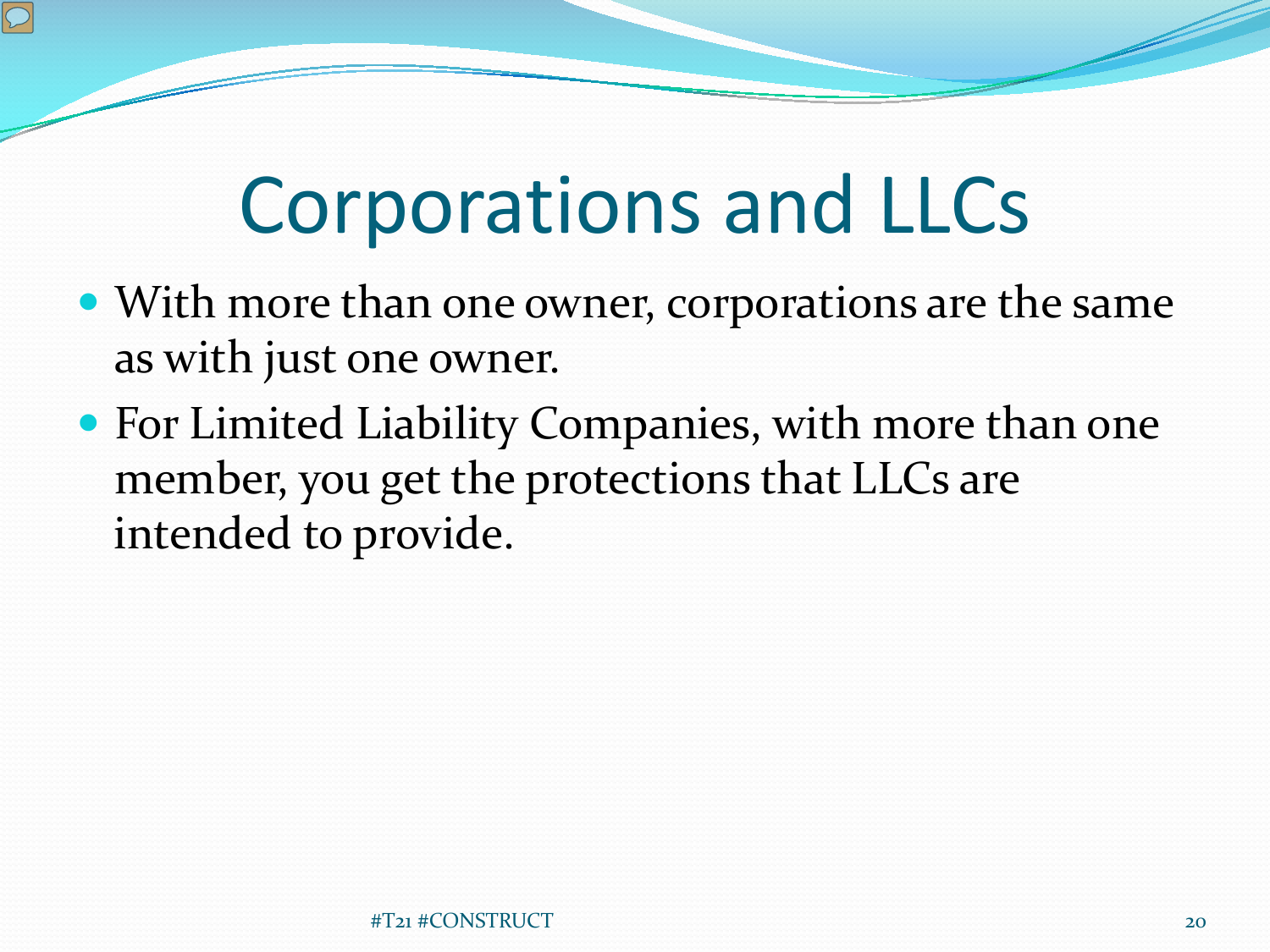# Why does all this matter?

- All this legal structure information is really important.
- Although you can backtrack and change things later, if necessary, it will take you a lot of time to do that.
- Start it out right set the legal structure of your business up right the first time. You may want to meet with a CPA to discuss your options.
- The structure of the business determines which tax forms you file, and what rules you follow, so it's best to do it the right way from the start.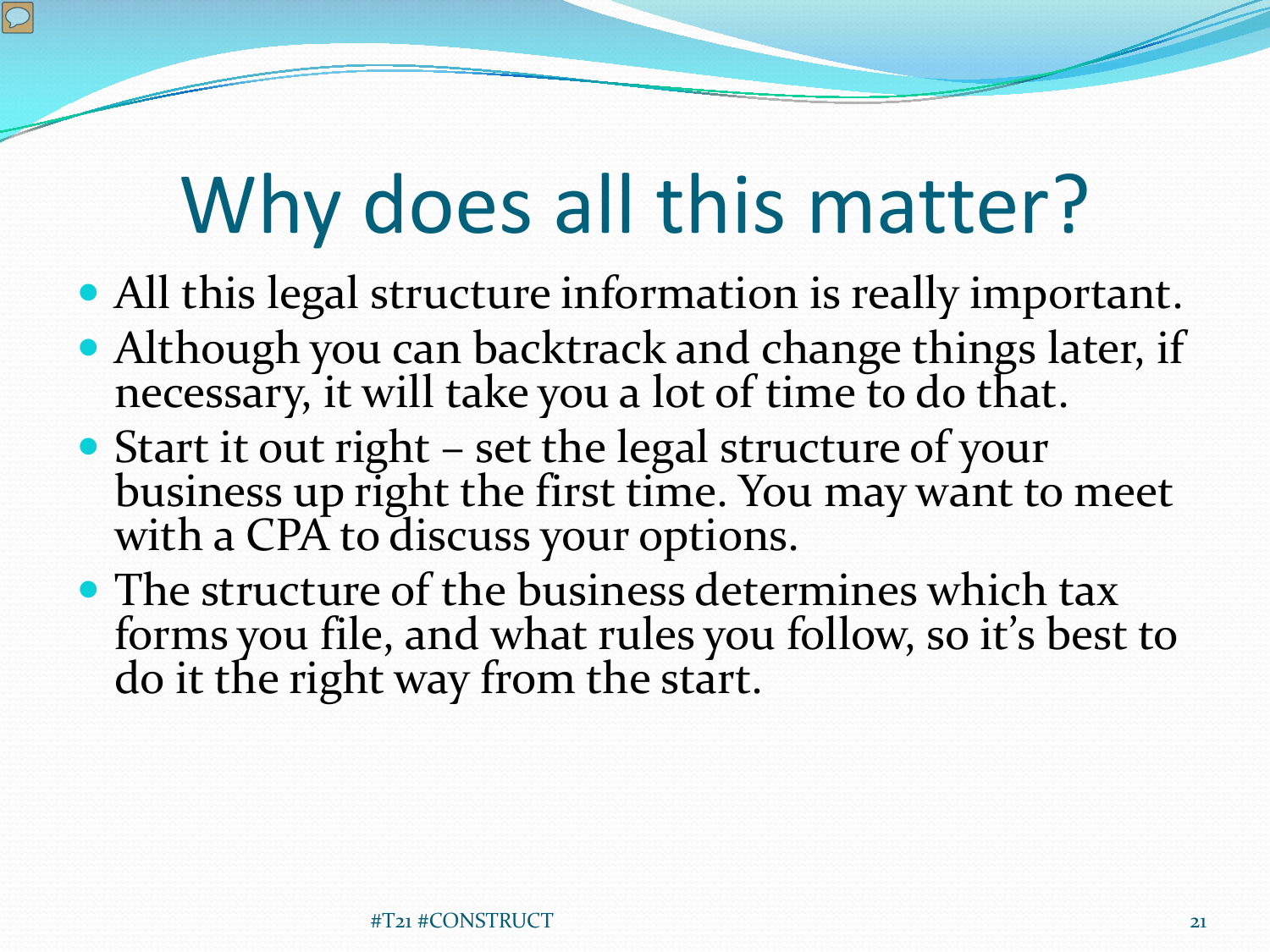# Discussion on Legal Structure

• Questions on legal structure?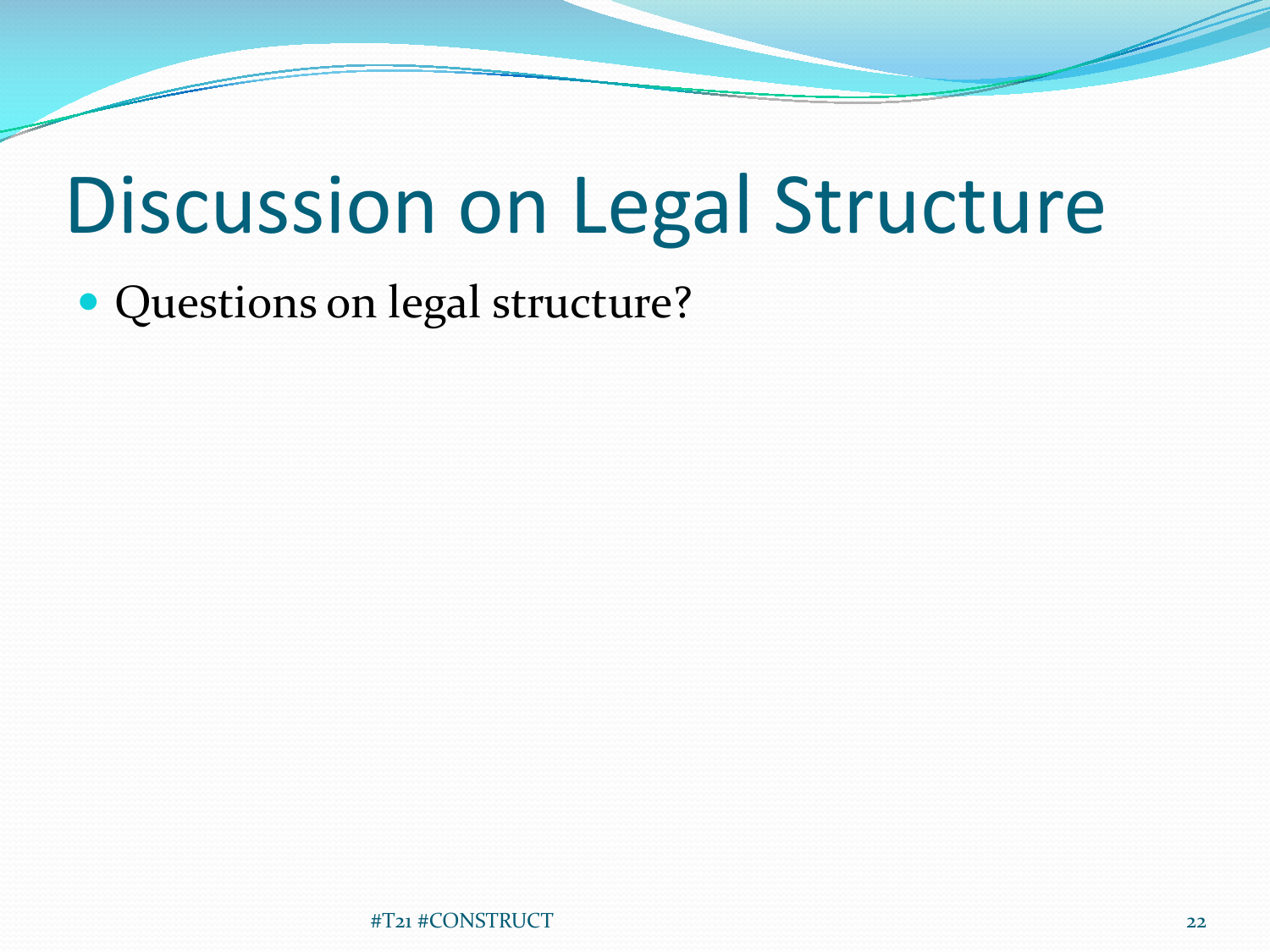# Set up a bank account.

- Do I need a separate bank account?
- YES.
- Even if you're just a Sole Proprietor doing business under your own legal name, set up a bank account for your business. This will make your bookkeeping much easier, and costs little or nothing each year.
- Your bank will likely require a separate bank account for all legal structures except for the Sole Proprietorship doing business under his or her legal name.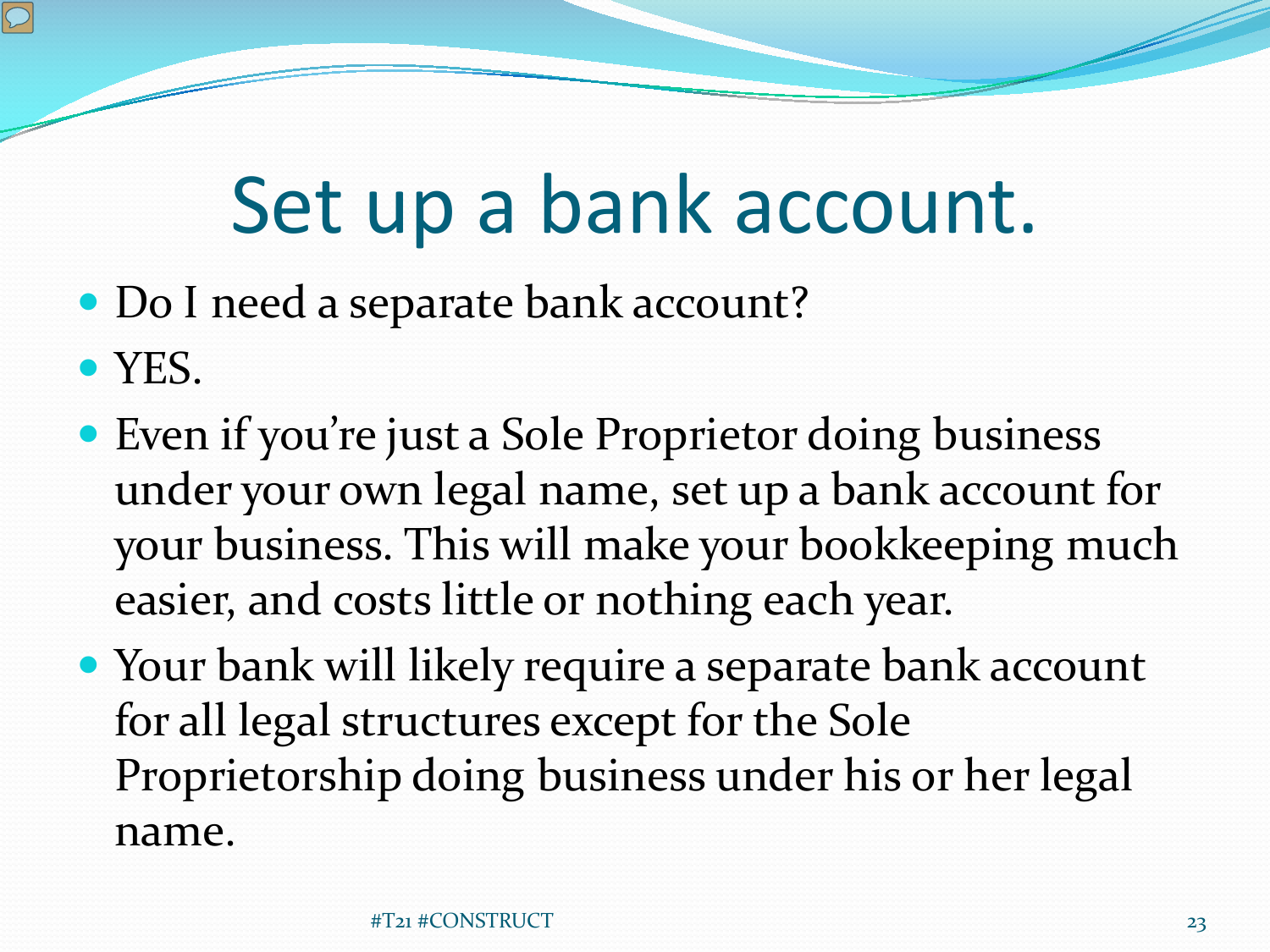# Set up your books.

- Do I need bookkeeping software?
- YES, my opinion is that you need bookkeeping software, such as Quickbooks or Sage 50 (Sage used to be Peachtree).
- Software links your income and expenses to your reports, such as your Profit and Loss Report.
- It links your invoices to your payments received.
- It's a tremendous time saver, and although it's not foolproof, it helps prevent dumb mistakes.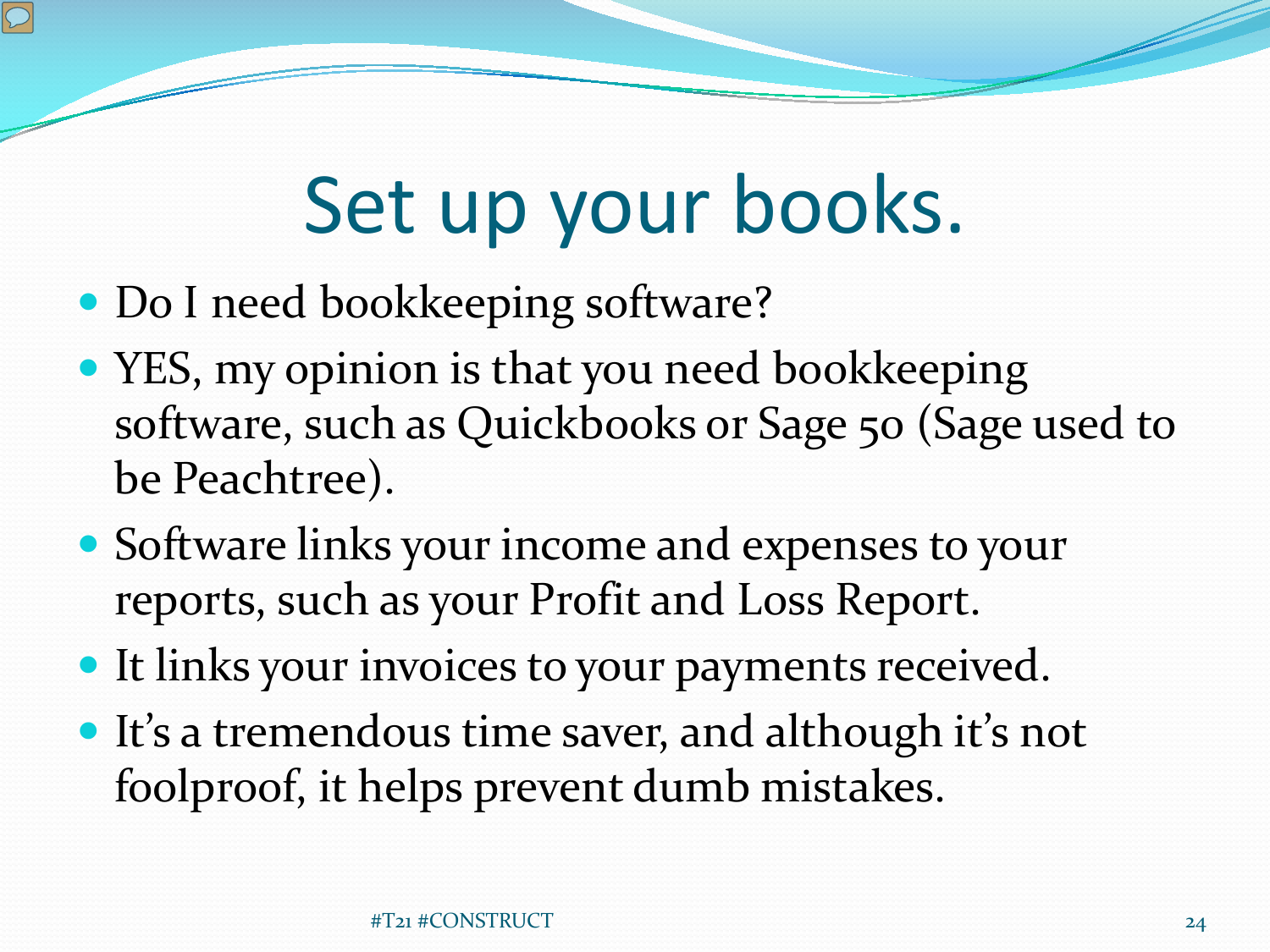#### Discussion on Setting Up Books

 Questions on setting up your bookkeeping system, and using your bookkeeping system?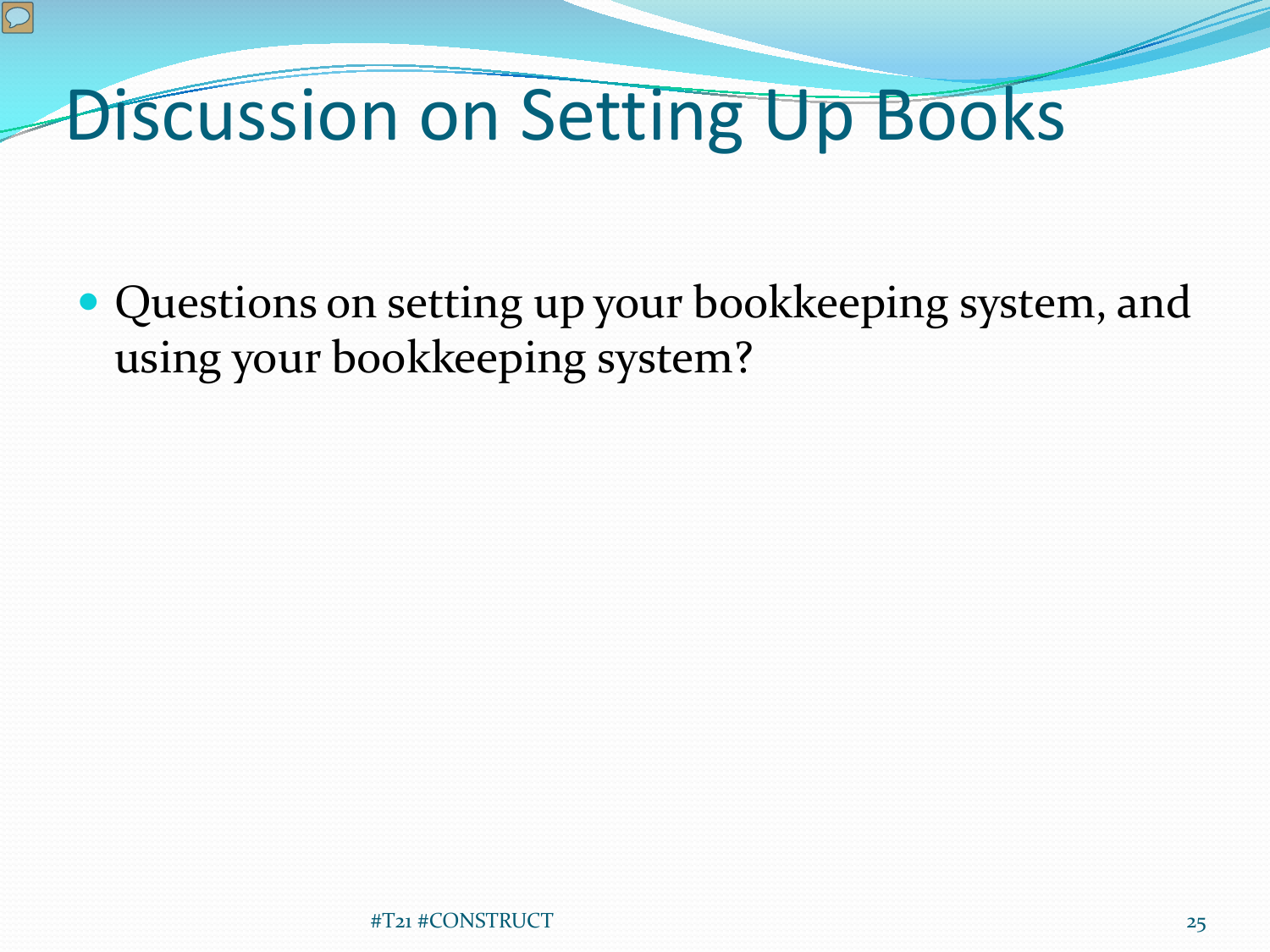# Get Paid!

- Disorganized clients are often slow-payers.
- Sometimes they lose invoices, sometimes they won't pay until paid…
- You have to stay on top of them.
- When you are organized, it's a breeze to send your slow-paying clients a monthly statement. Your software can generate it for you.
- When your client isn't sure what you invoiced for, or when, and YOU are also not sure… you are not likely to get paid.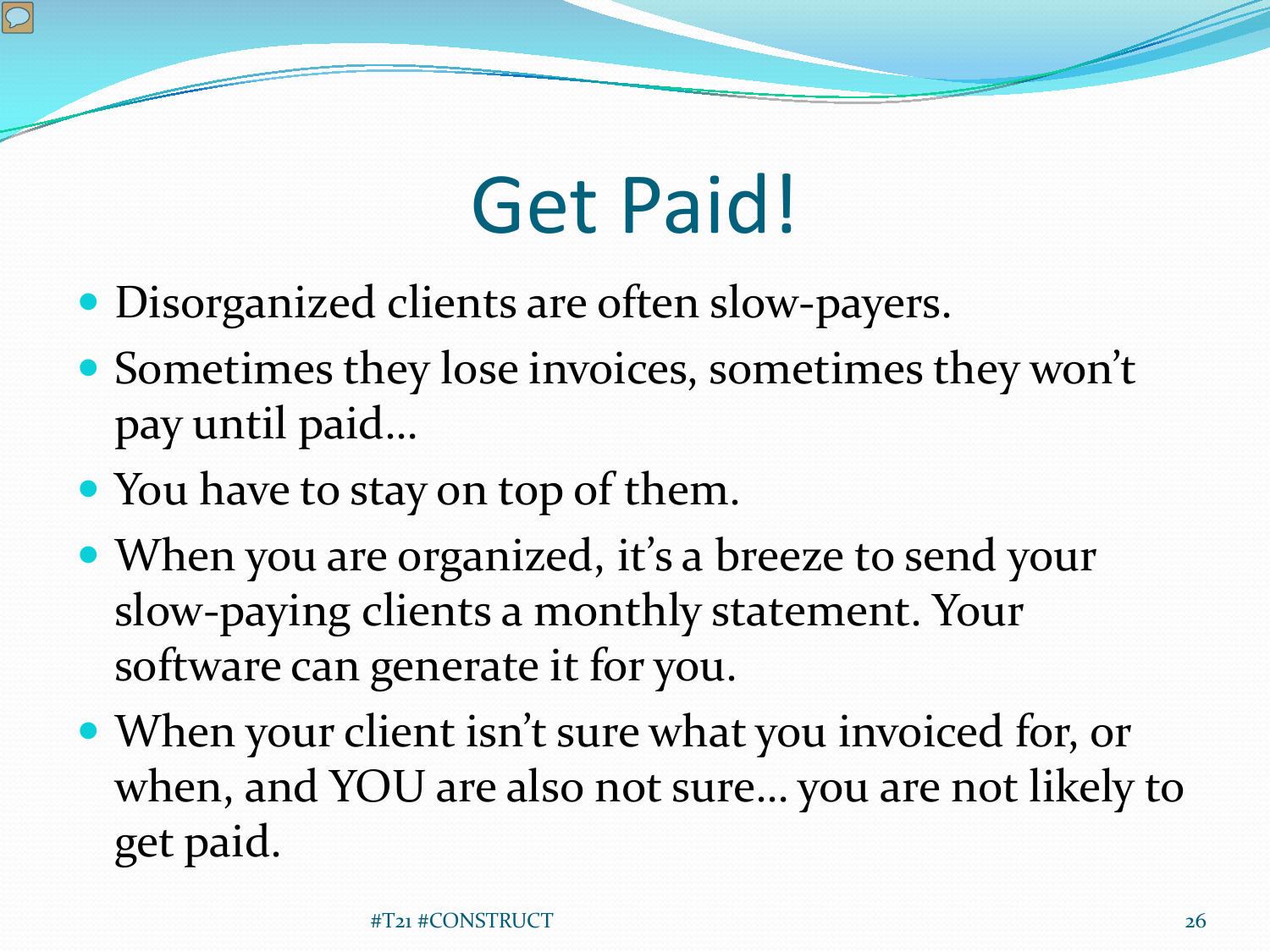# Avoid Penalties

- The more organized you are, the more likely you are to be able to **efficiently** and **accurately** pay the bills and file the forms and tax returns you need to file.
- With bookkeeping software (and a well organized paper file) you'll know that you have the whole picture, and aren't missing any critical information necessary for accurate tax returns.
- The software makes it easy to stay on top of things, which is the only way to be efficient when it's tax time. You still have to do the work, but the software makes it easy.
- KEEP UP WITH the bookkeeping, and you're likely to avoid penalties, late fees, and bounced checks.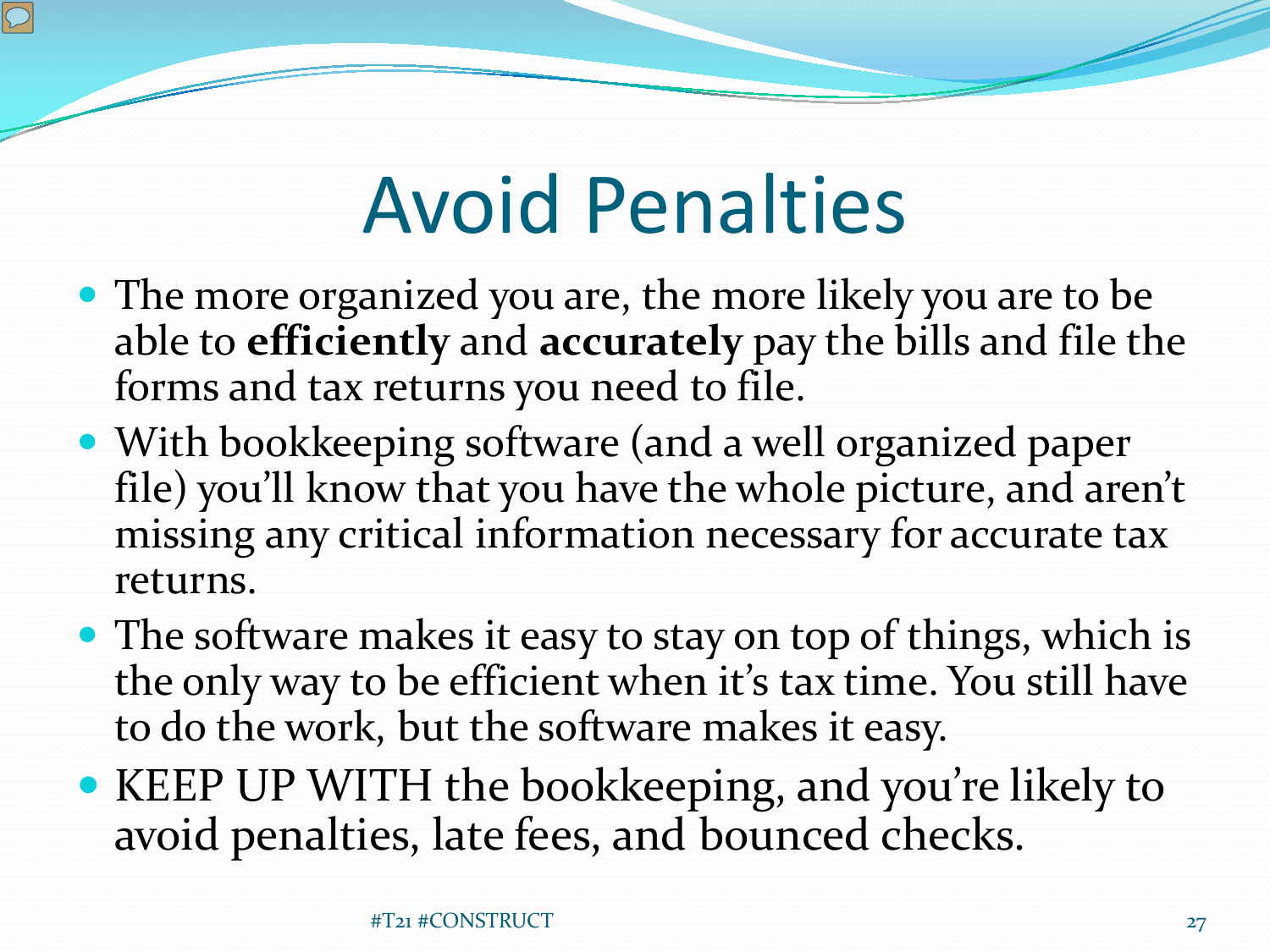# Your Profit and Loss Report

- If your bookkeeping is up to date, you can get an instant snapshot of the health of your business by generating a Profit and Loss Report.
- It shows your expenses and your income, and your bottom line.
- You can look at the report pretty generally, and if you notice that some of your overhead seems high, you can jump to the details of those expenses, all from that one document.
- It can be hard to understand a document that someone else prepared for you, as opposed to looking at the report generated from all those entries you made in the books yourself.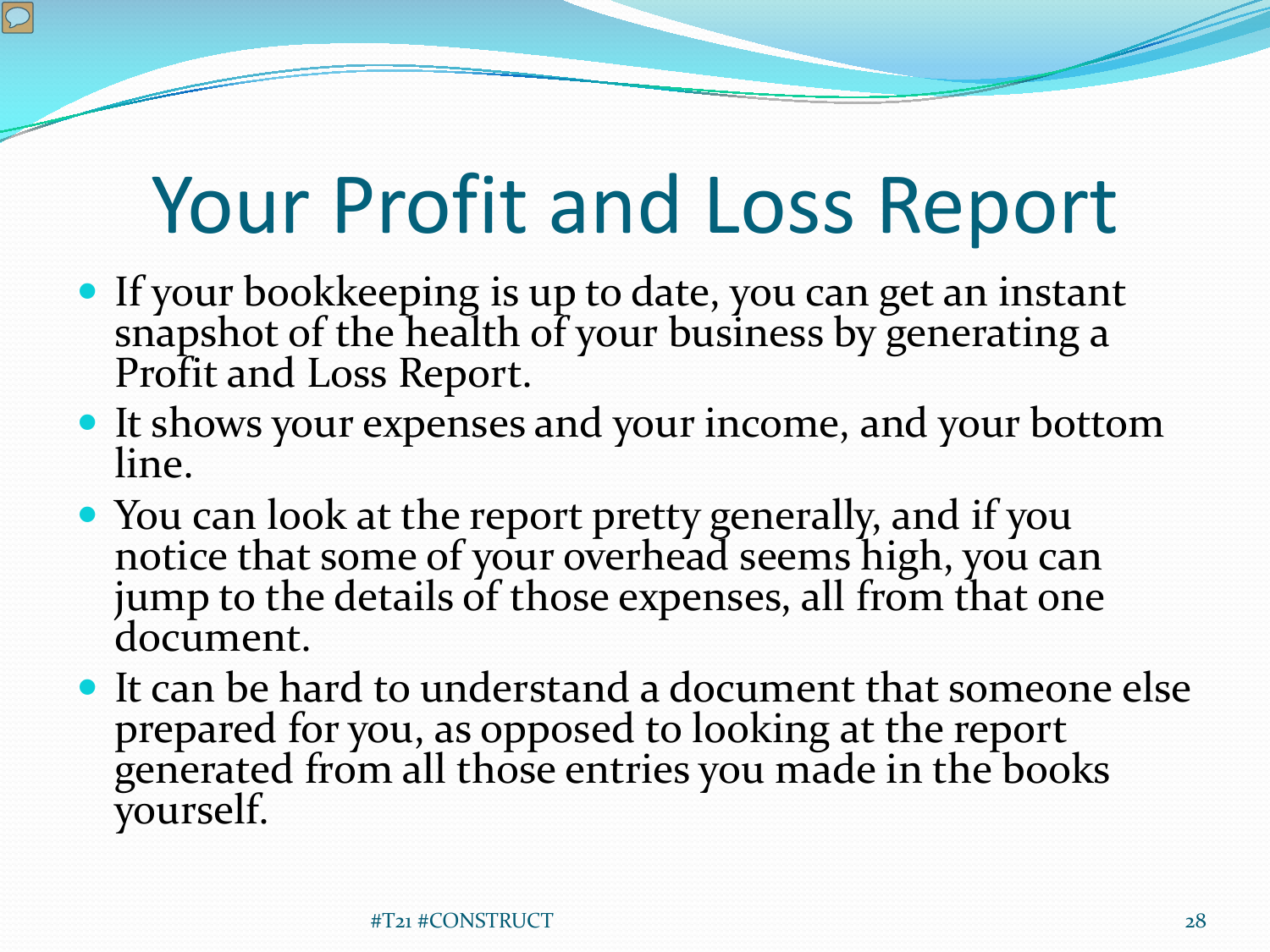# If you don't know what your profit is…

- ... until 3 months after year-end when your accountant prepares your returns…
- You're not effectively running a business.
- You are probably spending all your working hours practicing your profession, which is great, when you work for someone else.
- When you are independent, you need to be running a business, in addition to practicing your profession.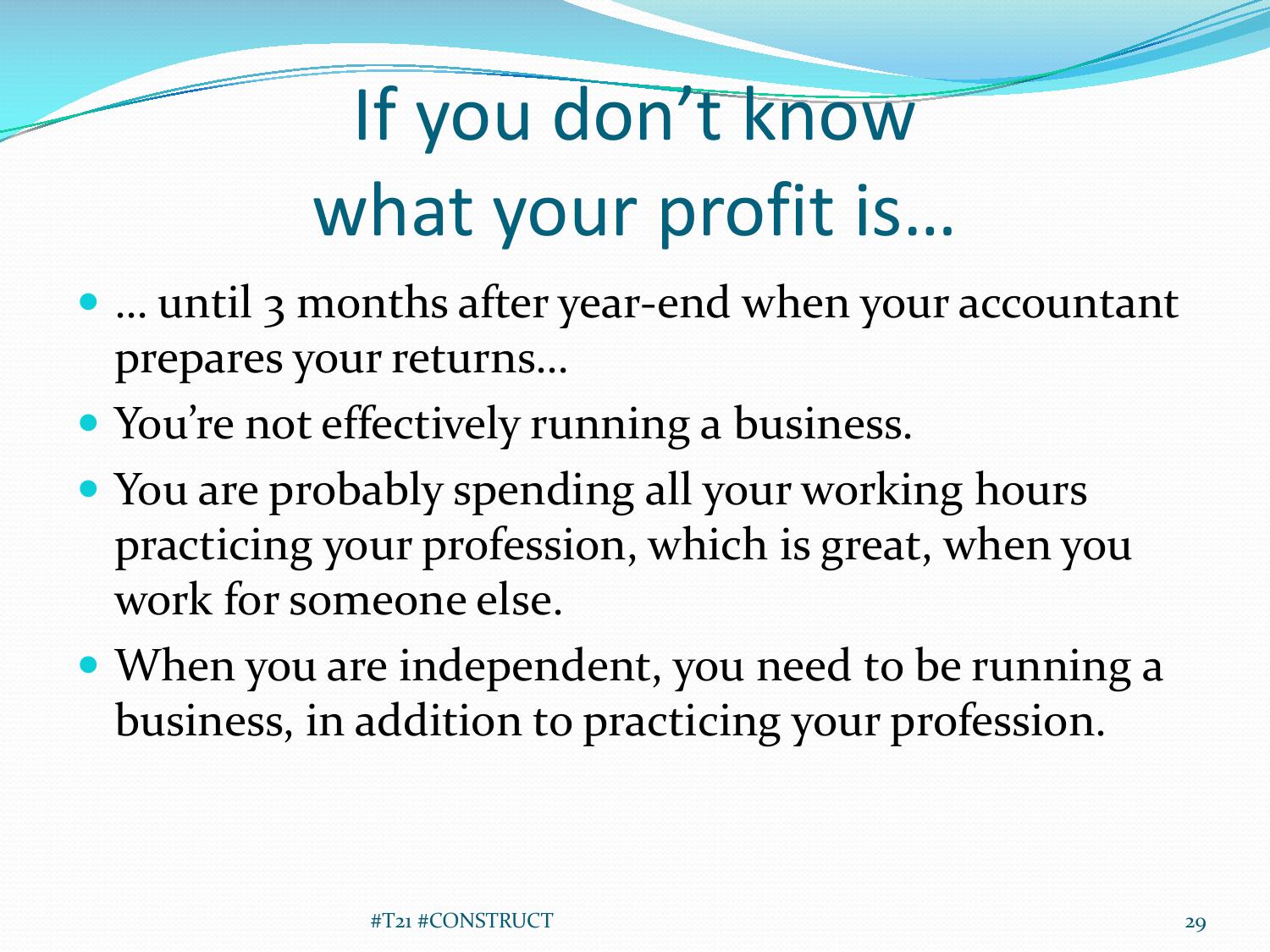#### Expenses

- Within your bookkeeping software, set up your expense categories according to the tax forms you'll have to file. The business structure you selected determines the tax forms you have to file.
- See these expense categories? These match my Quickbooks expense categories.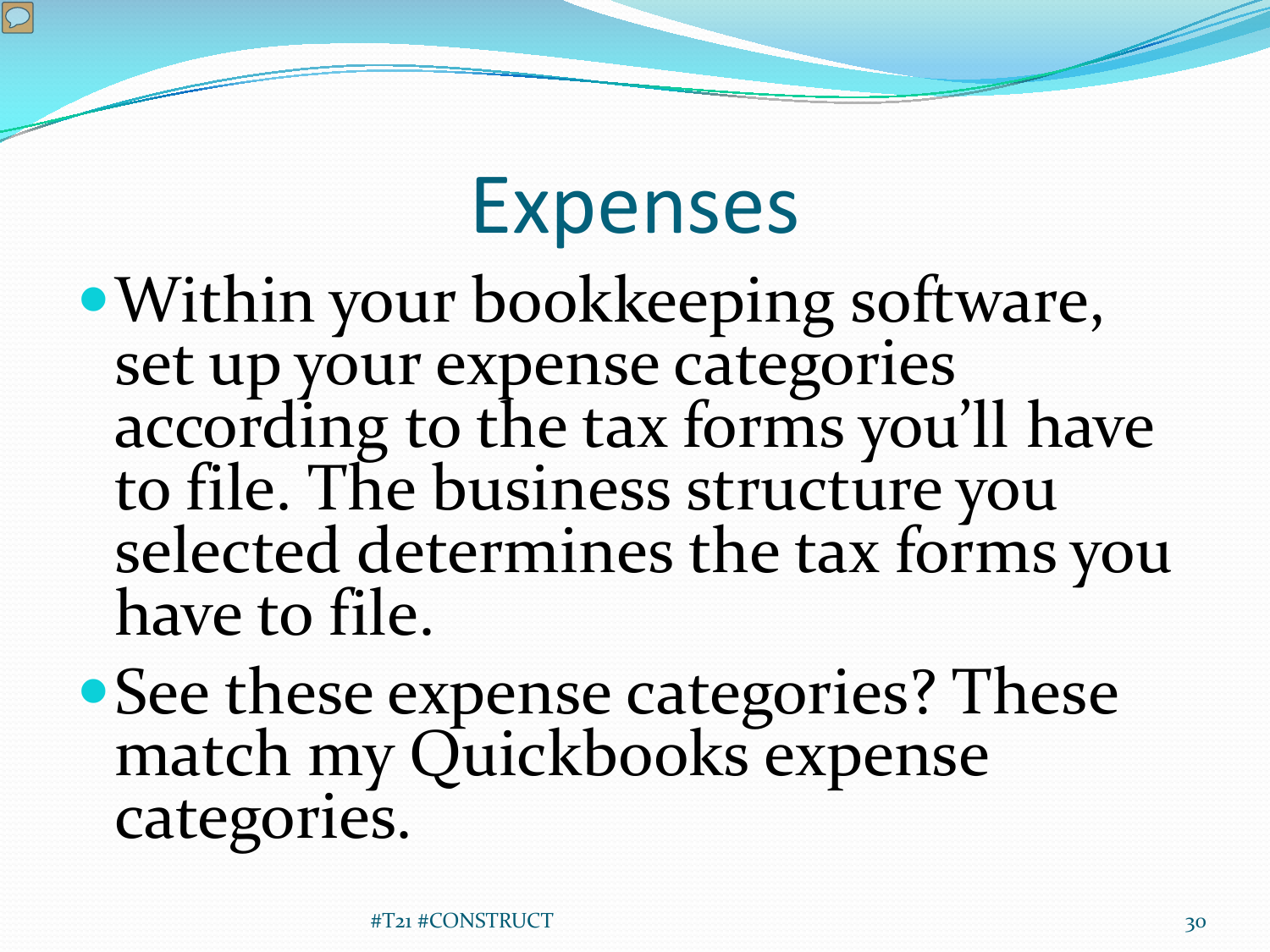## Schedule C

| <b>SCHEDULE C</b><br><b>Profit or Loss From Business</b><br>(Form 1040)<br>(Sole Proprietorship)                                                                                                                                     |                                                                                                                                                                                                                |        |                 | OMB No. 1545-0074                                                                                                                                   |          |                                                                                                                                 |                                          |                                |    |
|--------------------------------------------------------------------------------------------------------------------------------------------------------------------------------------------------------------------------------------|----------------------------------------------------------------------------------------------------------------------------------------------------------------------------------------------------------------|--------|-----------------|-----------------------------------------------------------------------------------------------------------------------------------------------------|----------|---------------------------------------------------------------------------------------------------------------------------------|------------------------------------------|--------------------------------|----|
| For information on Schedule C and its instructions, go to www.irs.gov/schedulec.<br>Department of the Treasury<br>Attach to Form 1040, 1040NR, or 1041; partnerships generally must file Form 1065.<br>Internal Revenue Service (99) |                                                                                                                                                                                                                |        |                 |                                                                                                                                                     |          | Attachment<br>Sequence No. 09                                                                                                   |                                          |                                |    |
|                                                                                                                                                                                                                                      | Name of proprietor                                                                                                                                                                                             |        |                 |                                                                                                                                                     |          |                                                                                                                                 |                                          | Social security number (SSN)   |    |
| A                                                                                                                                                                                                                                    | Principal business or profession, including product or service (see instructions)                                                                                                                              |        |                 |                                                                                                                                                     |          |                                                                                                                                 | <b>B</b> Enter code from instructions    |                                |    |
| c                                                                                                                                                                                                                                    | Business name. If no separate business name, leave blank.                                                                                                                                                      |        |                 |                                                                                                                                                     |          |                                                                                                                                 | D Employer ID number (EIN), (see instr.) |                                |    |
| E                                                                                                                                                                                                                                    | Business address (including suite or room no.)                                                                                                                                                                 |        |                 |                                                                                                                                                     |          |                                                                                                                                 |                                          |                                |    |
|                                                                                                                                                                                                                                      | City, town or post office, state, and ZIP code                                                                                                                                                                 |        |                 |                                                                                                                                                     |          |                                                                                                                                 |                                          |                                |    |
| F                                                                                                                                                                                                                                    | Accounting method: (1) Cash                                                                                                                                                                                    |        |                 | (2) Accrual                                                                                                                                         |          | (3) Other (specify) $\blacktriangleright$                                                                                       |                                          |                                |    |
| G                                                                                                                                                                                                                                    |                                                                                                                                                                                                                |        |                 |                                                                                                                                                     |          | Did you "materially participate" in the operation of this business during 2012? If "No," see instructions for limit on losses . |                                          |                                | No |
| н                                                                                                                                                                                                                                    |                                                                                                                                                                                                                |        |                 |                                                                                                                                                     |          |                                                                                                                                 |                                          |                                |    |
|                                                                                                                                                                                                                                      |                                                                                                                                                                                                                |        |                 |                                                                                                                                                     |          | Did you make any payments in 2012 that would require you to file Form(s) 1099? (see instructions)                               |                                          | Yes                            | No |
|                                                                                                                                                                                                                                      |                                                                                                                                                                                                                |        |                 | If "Yes," did you or will you file required Forms 1099?                                                                                             |          |                                                                                                                                 |                                          | Yes                            | No |
|                                                                                                                                                                                                                                      | Part Income                                                                                                                                                                                                    |        |                 |                                                                                                                                                     |          |                                                                                                                                 |                                          |                                |    |
| 1                                                                                                                                                                                                                                    |                                                                                                                                                                                                                |        |                 |                                                                                                                                                     |          | Gross receipts or sales. See instructions for line 1 and check the box if this income was reported to you on                    |                                          |                                |    |
|                                                                                                                                                                                                                                      |                                                                                                                                                                                                                |        |                 |                                                                                                                                                     |          |                                                                                                                                 | 1                                        |                                |    |
| $\overline{2}$                                                                                                                                                                                                                       |                                                                                                                                                                                                                |        |                 | Returns and allowances (see instructions)                                                                                                           |          |                                                                                                                                 | $\overline{2}$                           |                                |    |
| 3                                                                                                                                                                                                                                    | Subtract line 2 from line 1                                                                                                                                                                                    |        |                 | The company's company's company's company's                                                                                                         |          |                                                                                                                                 | $\mathbf{3}$                             |                                |    |
| $\overline{\mathbf{4}}$                                                                                                                                                                                                              | Cost of goods sold (from line 42)                                                                                                                                                                              |        | o.              |                                                                                                                                                     |          |                                                                                                                                 | 4                                        |                                |    |
| 5                                                                                                                                                                                                                                    |                                                                                                                                                                                                                |        |                 | Gross profit. Subtract line 4 from line 3                                                                                                           |          |                                                                                                                                 | 5                                        |                                |    |
| 6                                                                                                                                                                                                                                    |                                                                                                                                                                                                                |        |                 |                                                                                                                                                     |          | Other income, including federal and state gasoline or fuel tax credit or refund (see instructions).                             | 6                                        |                                |    |
| 7                                                                                                                                                                                                                                    | Gross income. Add lines 5 and 6                                                                                                                                                                                |        |                 |                                                                                                                                                     |          |                                                                                                                                 | $\overline{7}$                           |                                |    |
|                                                                                                                                                                                                                                      | <b>Part II</b> Expenses                                                                                                                                                                                        |        |                 |                                                                                                                                                     |          | Enter expenses for business use of your home only on line 30.                                                                   |                                          |                                |    |
| 8                                                                                                                                                                                                                                    |                                                                                                                                                                                                                |        | 8               |                                                                                                                                                     | 18       | Office expense (see instructions)                                                                                               | 18                                       |                                |    |
| $\Omega$                                                                                                                                                                                                                             | Advertising                                                                                                                                                                                                    |        |                 |                                                                                                                                                     | 19       | Pension and profit-sharing plans                                                                                                | 19                                       |                                |    |
|                                                                                                                                                                                                                                      | Car and truck expenses (see<br>instructions).                                                                                                                                                                  |        | 9               |                                                                                                                                                     | 20       | Rent or lease (see instructions):                                                                                               |                                          |                                |    |
| 10                                                                                                                                                                                                                                   | Commissions and fees                                                                                                                                                                                           | $\sim$ | 10              |                                                                                                                                                     | $\alpha$ | Vehicles, machinery, and equipment                                                                                              | 20a                                      |                                |    |
| 11                                                                                                                                                                                                                                   |                                                                                                                                                                                                                |        | 11              |                                                                                                                                                     | ь        |                                                                                                                                 | 20 <sub>b</sub>                          |                                |    |
| 12                                                                                                                                                                                                                                   | Contract labor (see instructions)                                                                                                                                                                              |        | 12              |                                                                                                                                                     | 21       | Other business property                                                                                                         | 21                                       |                                |    |
| 13                                                                                                                                                                                                                                   | Depletion .<br>Depreciation and section 179                                                                                                                                                                    |        |                 |                                                                                                                                                     |          | Repairs and maintenance.                                                                                                        | 22                                       |                                |    |
|                                                                                                                                                                                                                                      | expense deduction inot                                                                                                                                                                                         |        |                 |                                                                                                                                                     | 22<br>23 | Supplies (not included in Part III).                                                                                            | 23                                       |                                |    |
|                                                                                                                                                                                                                                      | included in Part III) (see                                                                                                                                                                                     |        |                 |                                                                                                                                                     |          | Taxes and licenses                                                                                                              |                                          |                                |    |
|                                                                                                                                                                                                                                      | instructions).                                                                                                                                                                                                 |        | 13              |                                                                                                                                                     | 24       | Travel, meals, and entertainment:                                                                                               |                                          |                                |    |
| 14                                                                                                                                                                                                                                   | Employee benefit programs                                                                                                                                                                                      |        |                 |                                                                                                                                                     | a        | Travel,                                                                                                                         | 24a                                      |                                |    |
|                                                                                                                                                                                                                                      | (other than on line 19).                                                                                                                                                                                       |        | 14<br>15        |                                                                                                                                                     | b        | Deductible meals and                                                                                                            |                                          |                                |    |
| 15                                                                                                                                                                                                                                   | Insurance (other than health)                                                                                                                                                                                  |        |                 |                                                                                                                                                     | 25       | entertainment (see instructions).                                                                                               | 24b<br>25                                |                                |    |
| 16                                                                                                                                                                                                                                   | Interest:                                                                                                                                                                                                      |        | 16a             |                                                                                                                                                     | 26       | Utilities<br>Wages (less employment credits).                                                                                   | 26                                       |                                |    |
| a<br>ь                                                                                                                                                                                                                               | Mortgage (paid to banks, etc.)                                                                                                                                                                                 |        | 16 <sub>b</sub> |                                                                                                                                                     | 27a      |                                                                                                                                 | 27a                                      |                                |    |
| 17                                                                                                                                                                                                                                   | Other<br>Legal and professional services                                                                                                                                                                       |        | 17              |                                                                                                                                                     |          | Other expenses (from line 48)                                                                                                   | 27 <sub>b</sub>                          |                                |    |
| 28                                                                                                                                                                                                                                   |                                                                                                                                                                                                                |        |                 |                                                                                                                                                     |          | b Reserved for future use<br>Total expenses before expenses for business use of home. Add lines 8 through 27a                   | 28                                       |                                |    |
| 29                                                                                                                                                                                                                                   |                                                                                                                                                                                                                |        |                 |                                                                                                                                                     |          |                                                                                                                                 | 29                                       |                                |    |
| 30                                                                                                                                                                                                                                   |                                                                                                                                                                                                                |        |                 |                                                                                                                                                     |          | Expenses for business use of your home. Attach Form 8829. Do not report such expenses elsewhere                                 | 30                                       |                                |    |
| 31                                                                                                                                                                                                                                   | Net profit or (loss). Subtract line 30 from line 29.                                                                                                                                                           |        |                 |                                                                                                                                                     |          |                                                                                                                                 |                                          |                                |    |
|                                                                                                                                                                                                                                      |                                                                                                                                                                                                                |        |                 |                                                                                                                                                     |          |                                                                                                                                 |                                          |                                |    |
|                                                                                                                                                                                                                                      | . If a profit, enter on both Form 1040, line 12 (or Form 1040NR, line 13) and on Schedule SE, line 2.<br>(If you checked the box on line 1, see instructions). Estates and trusts, enter on Form 1041, line 3. |        |                 |                                                                                                                                                     |          | 31                                                                                                                              |                                          |                                |    |
|                                                                                                                                                                                                                                      | . If a loss, you must go to line 32.                                                                                                                                                                           |        |                 |                                                                                                                                                     |          |                                                                                                                                 |                                          |                                |    |
| 32                                                                                                                                                                                                                                   |                                                                                                                                                                                                                |        |                 |                                                                                                                                                     |          |                                                                                                                                 |                                          |                                |    |
|                                                                                                                                                                                                                                      |                                                                                                                                                                                                                |        |                 |                                                                                                                                                     |          | If you have a loss, check the box that describes your investment in this activity (see instructions).                           |                                          |                                |    |
|                                                                                                                                                                                                                                      |                                                                                                                                                                                                                |        |                 |                                                                                                                                                     |          | . If you checked 32a, enter the loss on both Form 1040, line 12, (or Form 1040NR, line 13) and                                  |                                          | 32a All investment is at risk. |    |
|                                                                                                                                                                                                                                      |                                                                                                                                                                                                                |        |                 |                                                                                                                                                     |          | on Schedule SE, line 2. (If you checked the box on line 1, see the line 31 instructions). Estates and                           |                                          | 32b Some investment is not     |    |
|                                                                                                                                                                                                                                      | trusts, enter on Form 1041, line 3.                                                                                                                                                                            |        |                 |                                                                                                                                                     |          |                                                                                                                                 |                                          | at risk.                       |    |
|                                                                                                                                                                                                                                      |                                                                                                                                                                                                                |        |                 | . If you checked 32b, you must attach Form 6198. Your loss may be limited.<br>For Panerwork Reduction Act Notice, see your tax return instructions. |          | Cat. No. 11334D                                                                                                                 |                                          | Schedule C (Form 1040) 2012    |    |

#T21 #CONSTRUCT 31

 $\boxed{\bigcirc}$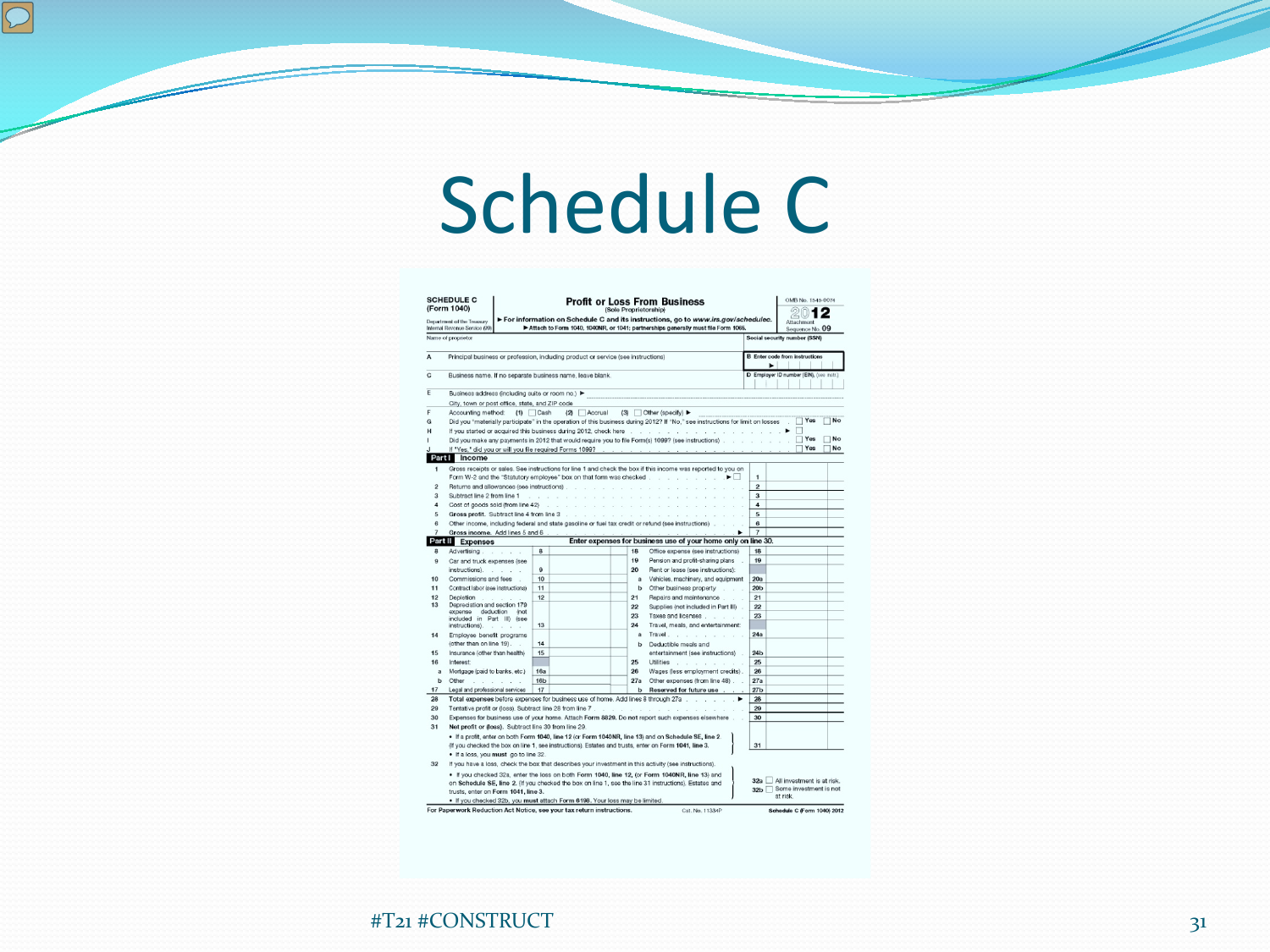## Do I need an Accountant?

- Probably. If you are going to be a Sole Proprietor, you'll be filing Schedule C, which is an attachment to the 1040, which most of us file for our federal income tax. If you have a CPA who's been preparing your personal income tax returns for you, it makes sense that this person would be the person who helps you prepare your Schedule C and answers your Sole Proprietor accounting questions.
- If you're going to be a Sole Proprietor, and you don't have a CPA, you should probably find one who can answer your questions.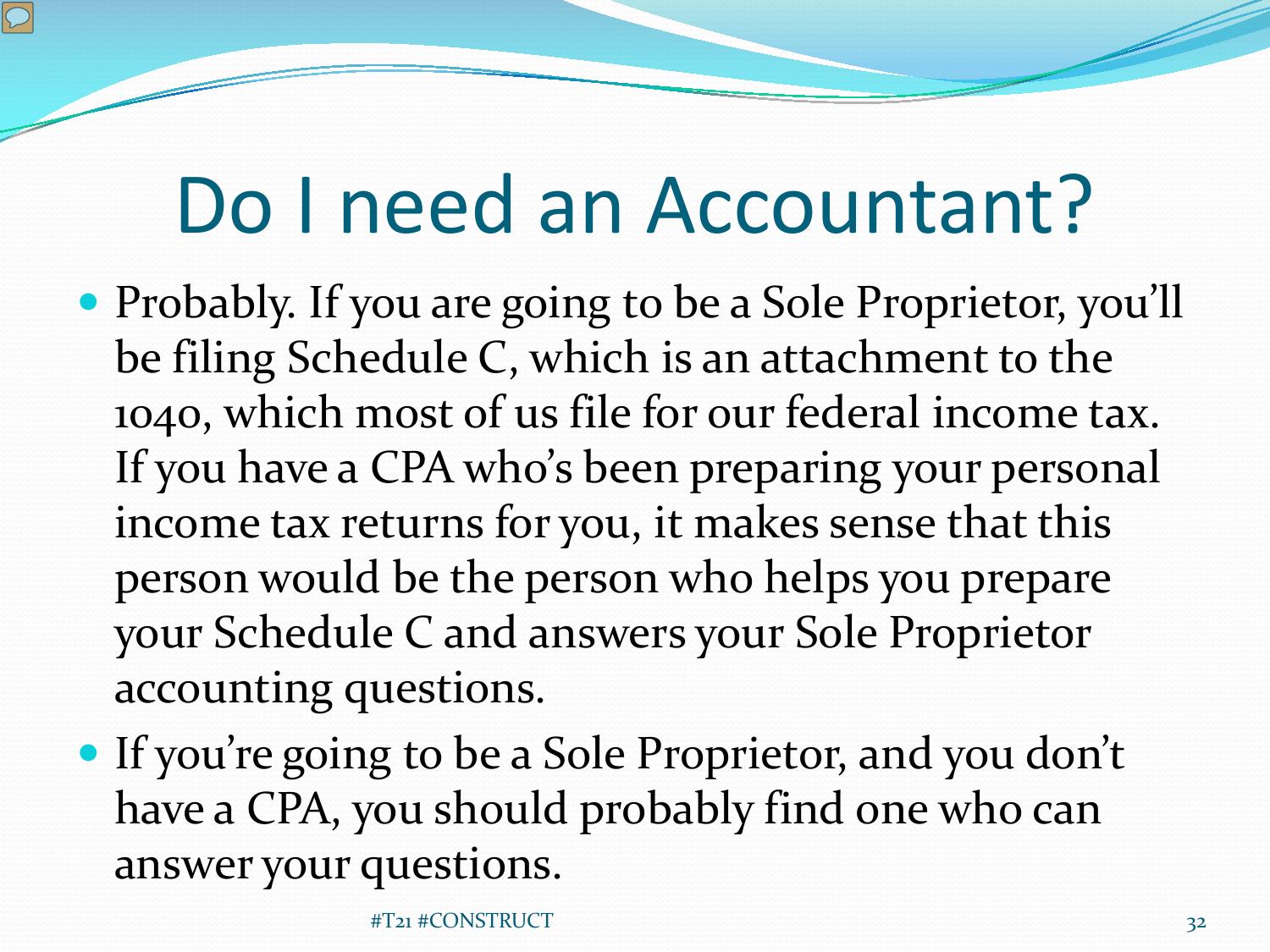## For a Corporation

- If you are going to be a Corporation (C-Corp or S-Corp), you definitely need an accountant.
- You will want to find a CPA who works with small businesses, and who can prepare your annual income tax returns and schedules.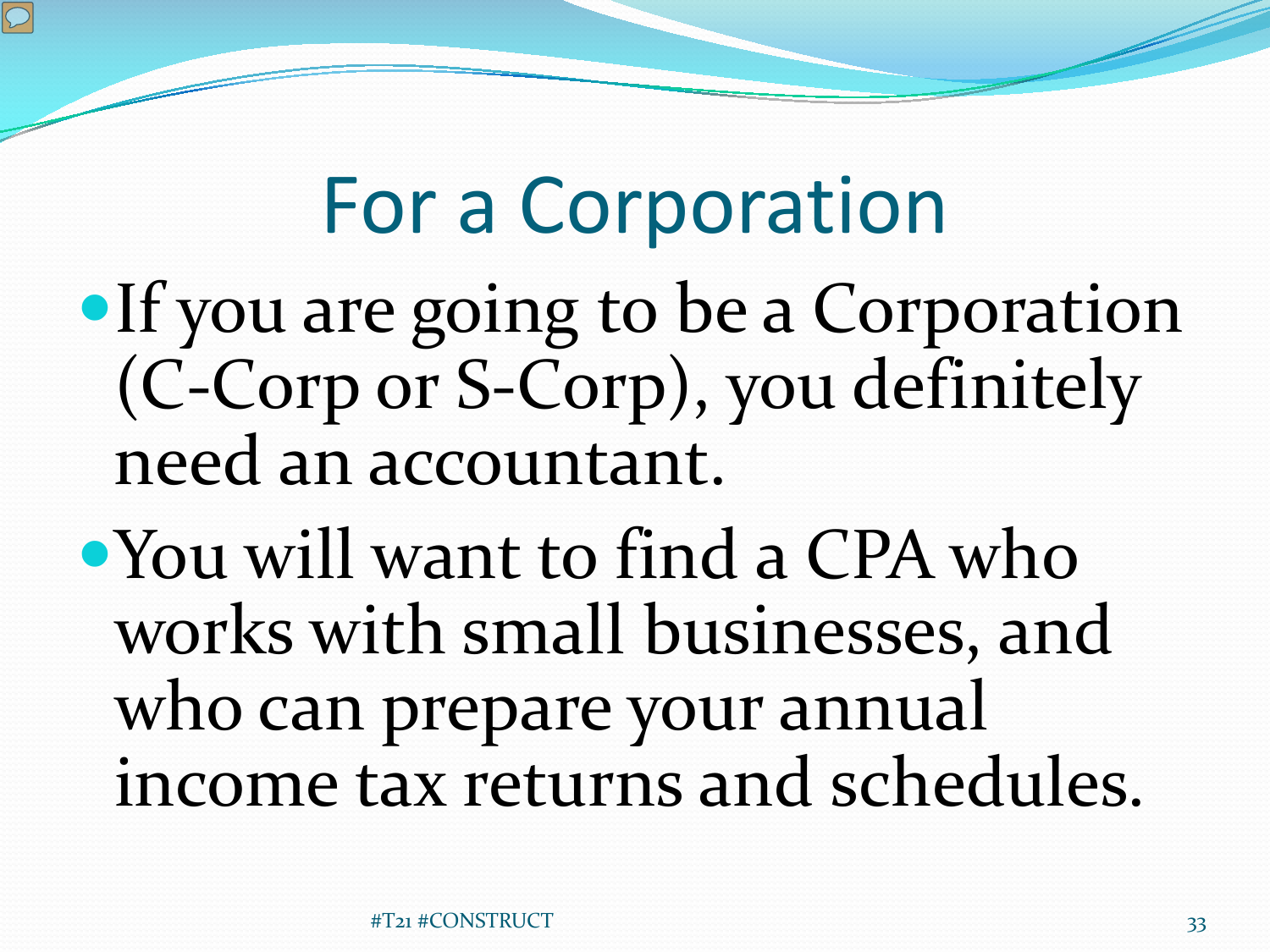# Discussion on Accounting

- Questions on accounting?
- Questions on working with an accountant?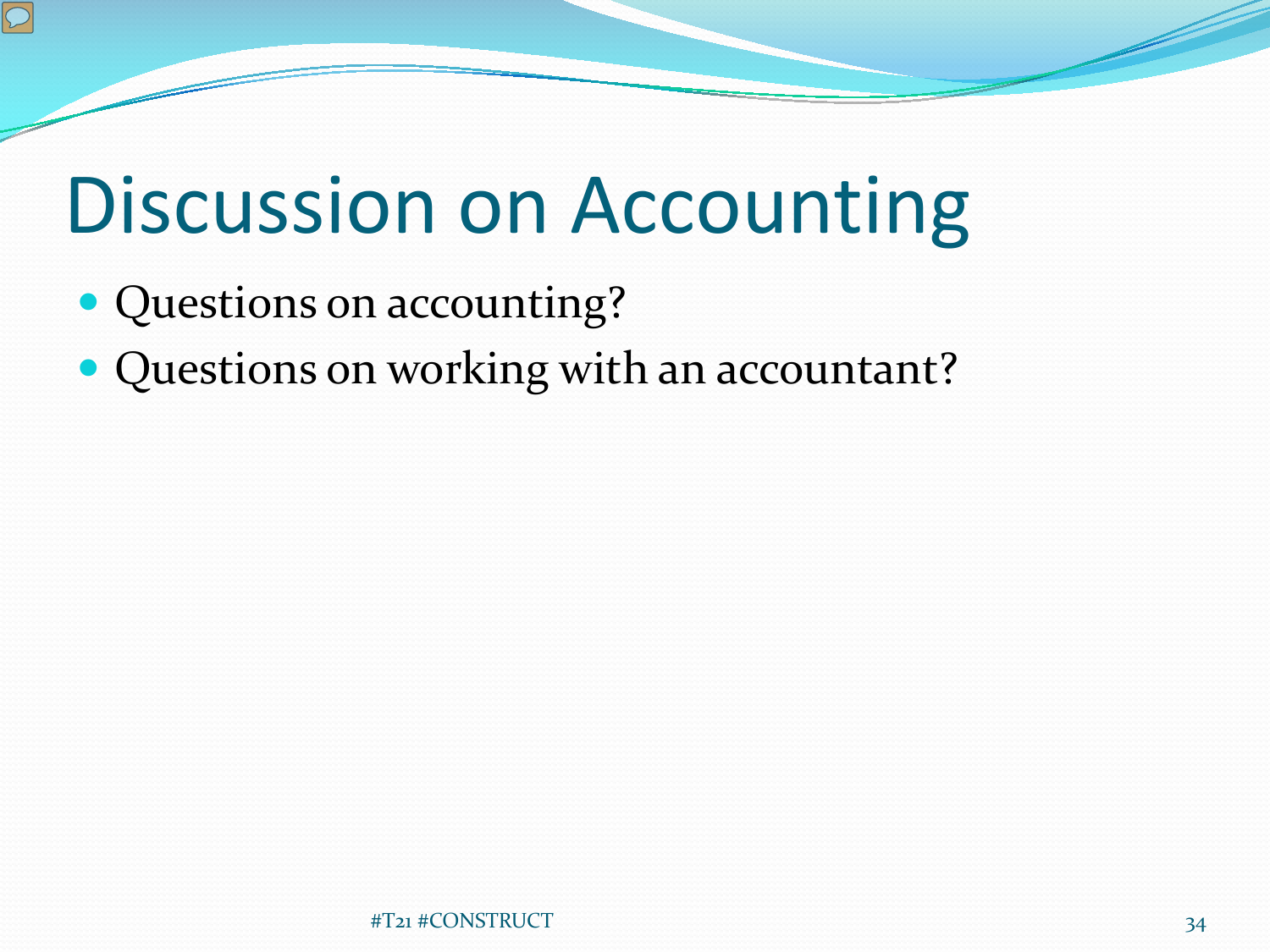# Government Obligations

- Figure out what papers you'll have to file when you start a new business.
	- Articles of Incorporation (Corporation), Articles of Organization (LLC), Statement of Trade Name (DBA) – with the state.
	- If you are a Corporation, and want to be an S-Corp, file IRS Form 2553 "Election by a Small Business Corporation." If you are going to be a regular Corporation (C-Corp) no initial filing with the federal government is necessary.
	- If you are a Corporation or Partnership, you will need to apply for a federal EIN (Employer's Identification Number) even if you don't have employees.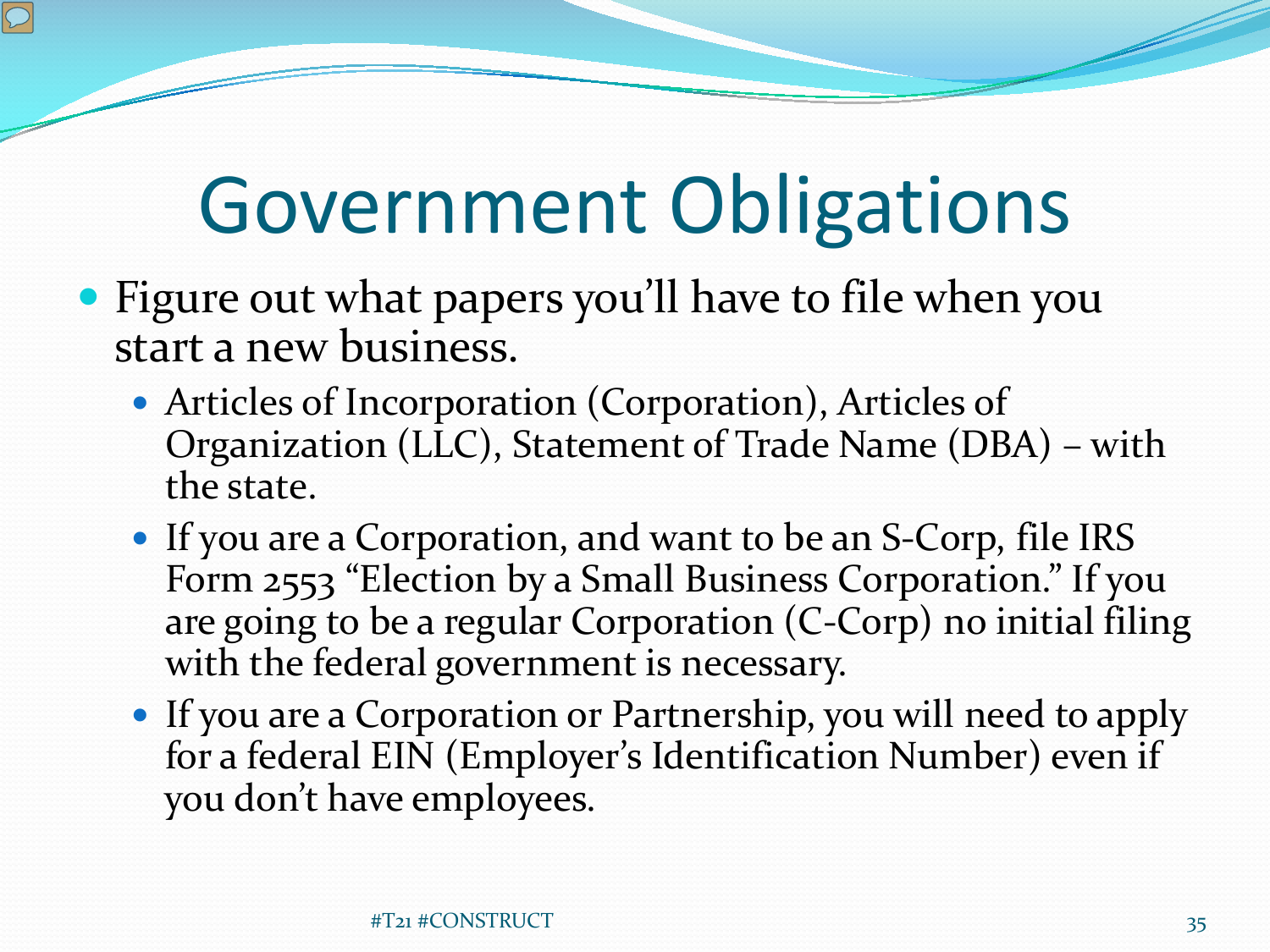# Government Obligations, cont.

- If you will be selling products, instead of, or in addition to, services, you will need to collect sales tax, and will need a sales tax license from your state, and you probably need a sales tax license from your municipality IN ADDITION.
- You may need a permit for a home occupation to have a home office if your primary office is at home. This would be issued by your municipality. Many cities, including Denver, require this.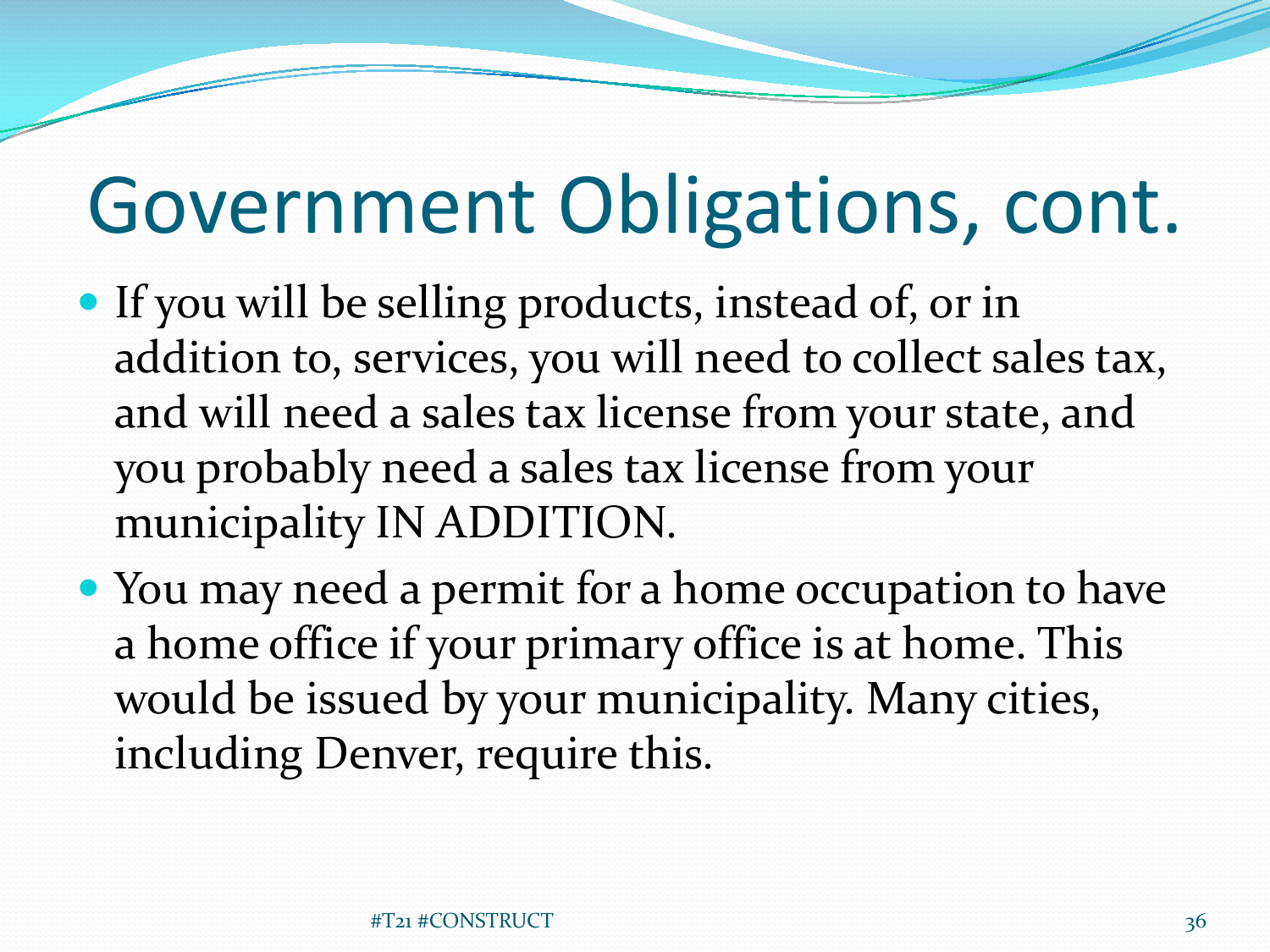#### Quarterly Estimated Tax Payments

- ALL independents have to pay personal quarterly estimated taxes, for federal and state taxes.
- If you don't make these payments, or if you underpay, you could be hit with a tax penalty.
- These payments are due mid-April, mid-June, mid-September, and mid-January, and are based on the earnings from the period ending a couple weeks before the due date.
- Federal Form: IRS Form 1040-ES.
- State form varies by state.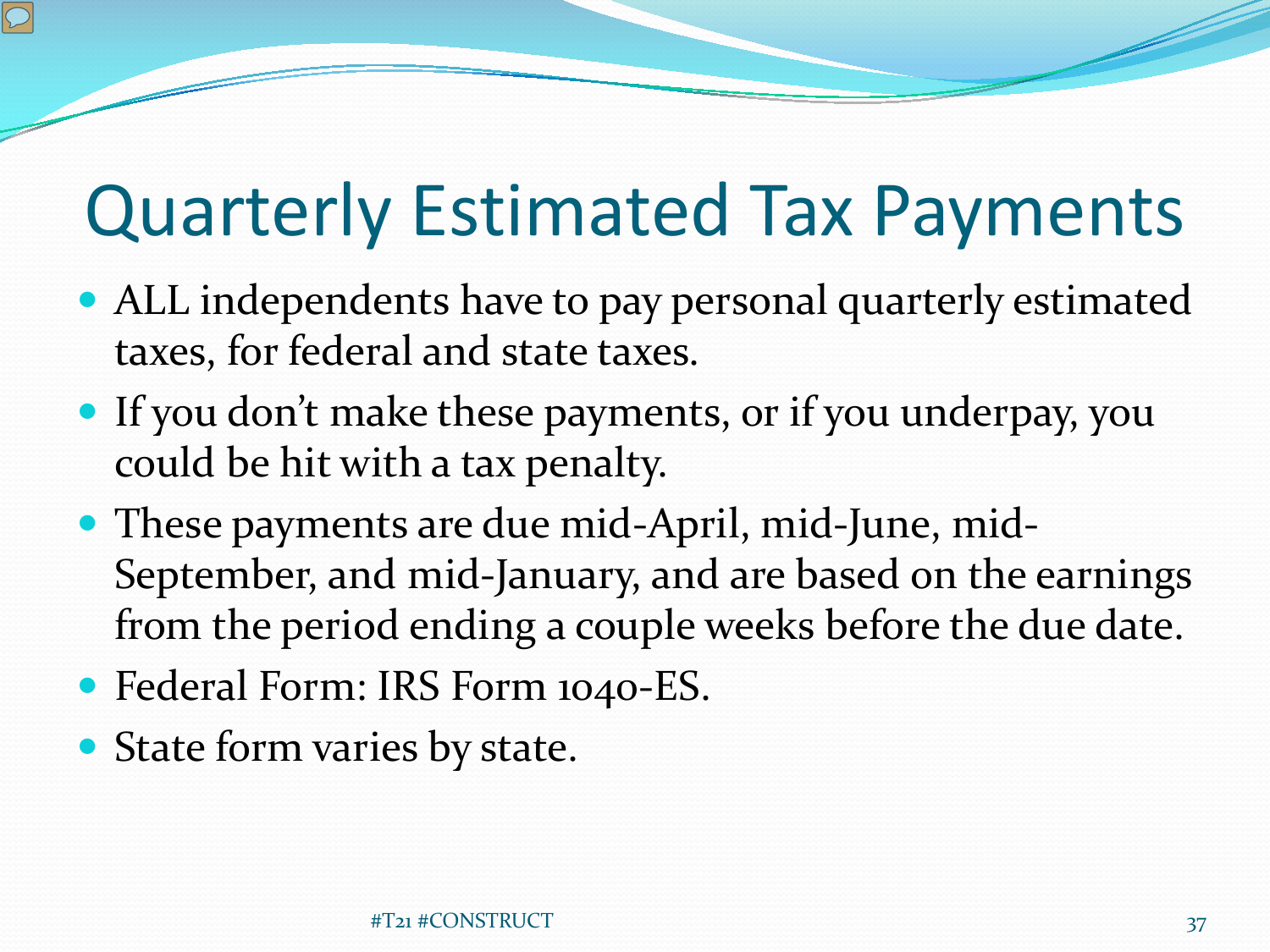#### Tax Returns

- If you're a corporation, or if you have employees, you have to file a Form 941 each quarter. (Employer's Quarterly Federal Tax Return).
- You may have a state quarterly return, too.
- Corporations have to file annual tax returns. For an S-Corp, no payment is due with the return, but a Form 1120-S must be filed with the federal government. There's usually a state equivalent that must be filed, too.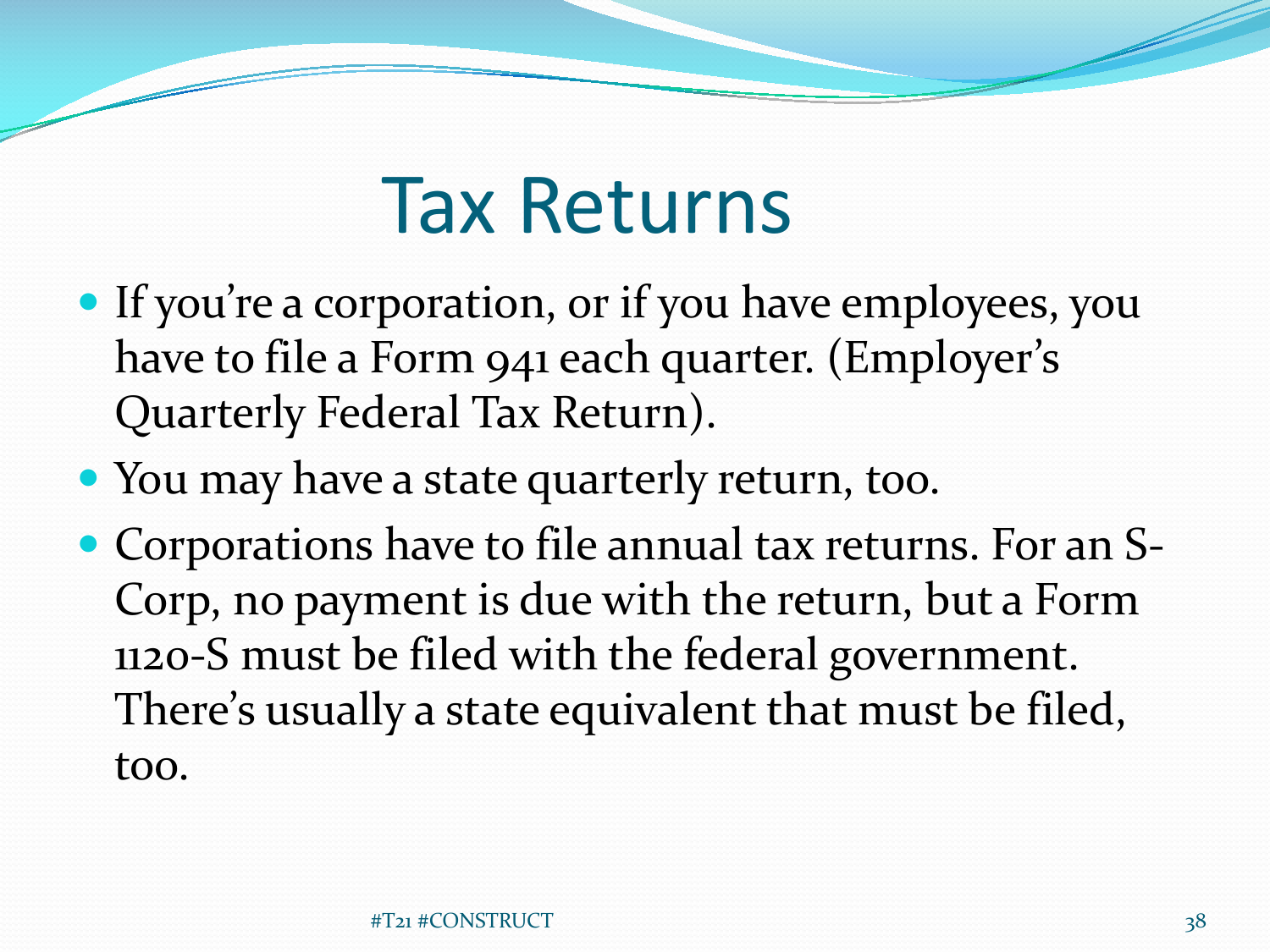# Taxes for Pass-Through Entities

- For pass-through entities, your **personal income tax return** is where you'll indicate your income from your business.
- Most of us file a Federal Form 1040, U.S. Individual Income Tax Return.
- For an S-Corp, your business income is indicated on Schedule E to the 1040.
- For a Sole Proprietorship, your business income is indicated on Schedule C to the 1040.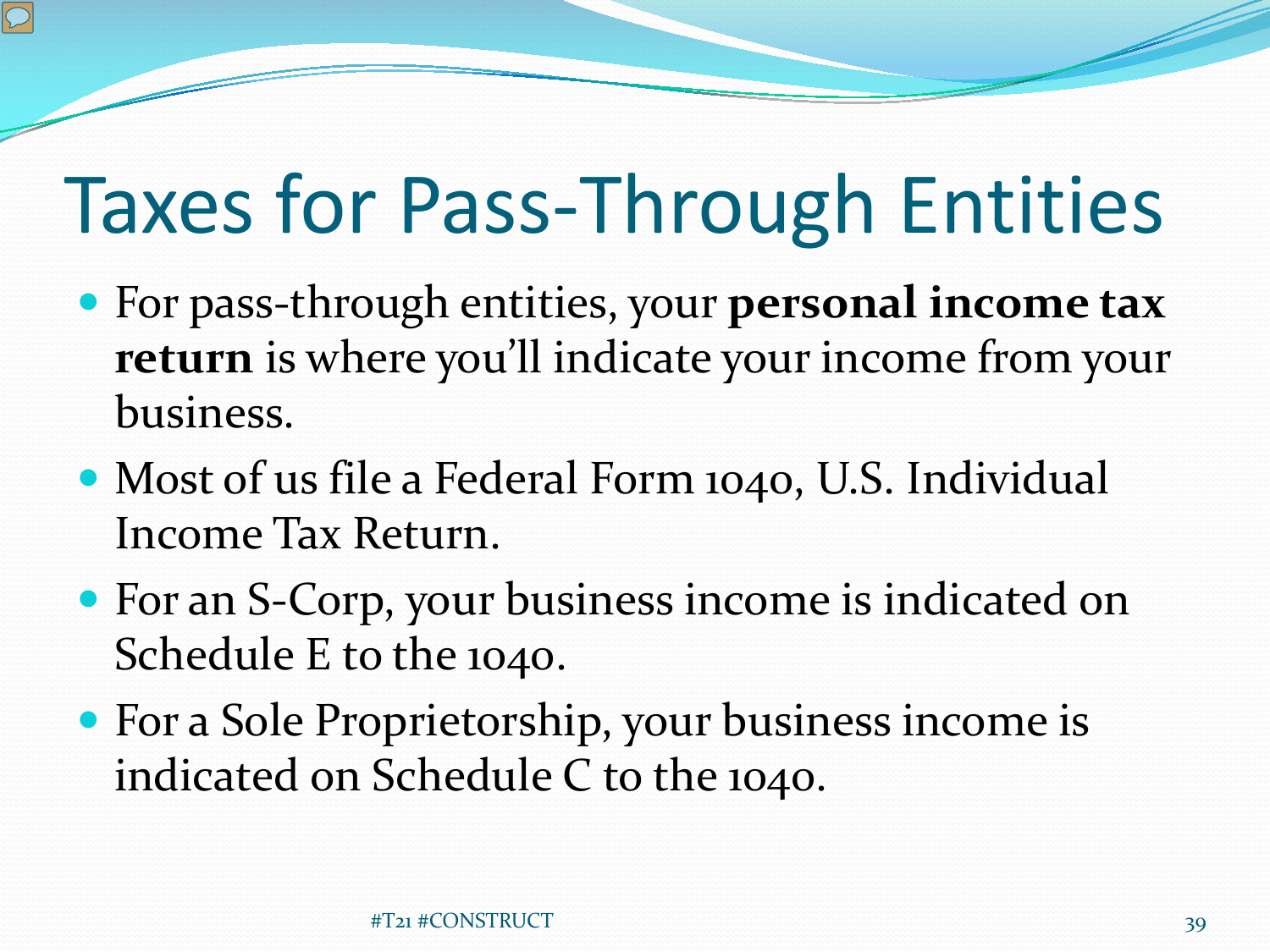# Miscellaneous (and Surprise) Forms & Taxes

- Some municipalities have income tax requirements. Many don't. You are responsible for figuring out if you owe your city something, and when you owe it.
- Some tax forms you may be surprised to have to file (and pay):
	- State consumer use tax return.
	- Municipal consumer use tax return.
	- Municipal business personal property declaration (for office furniture and equipment).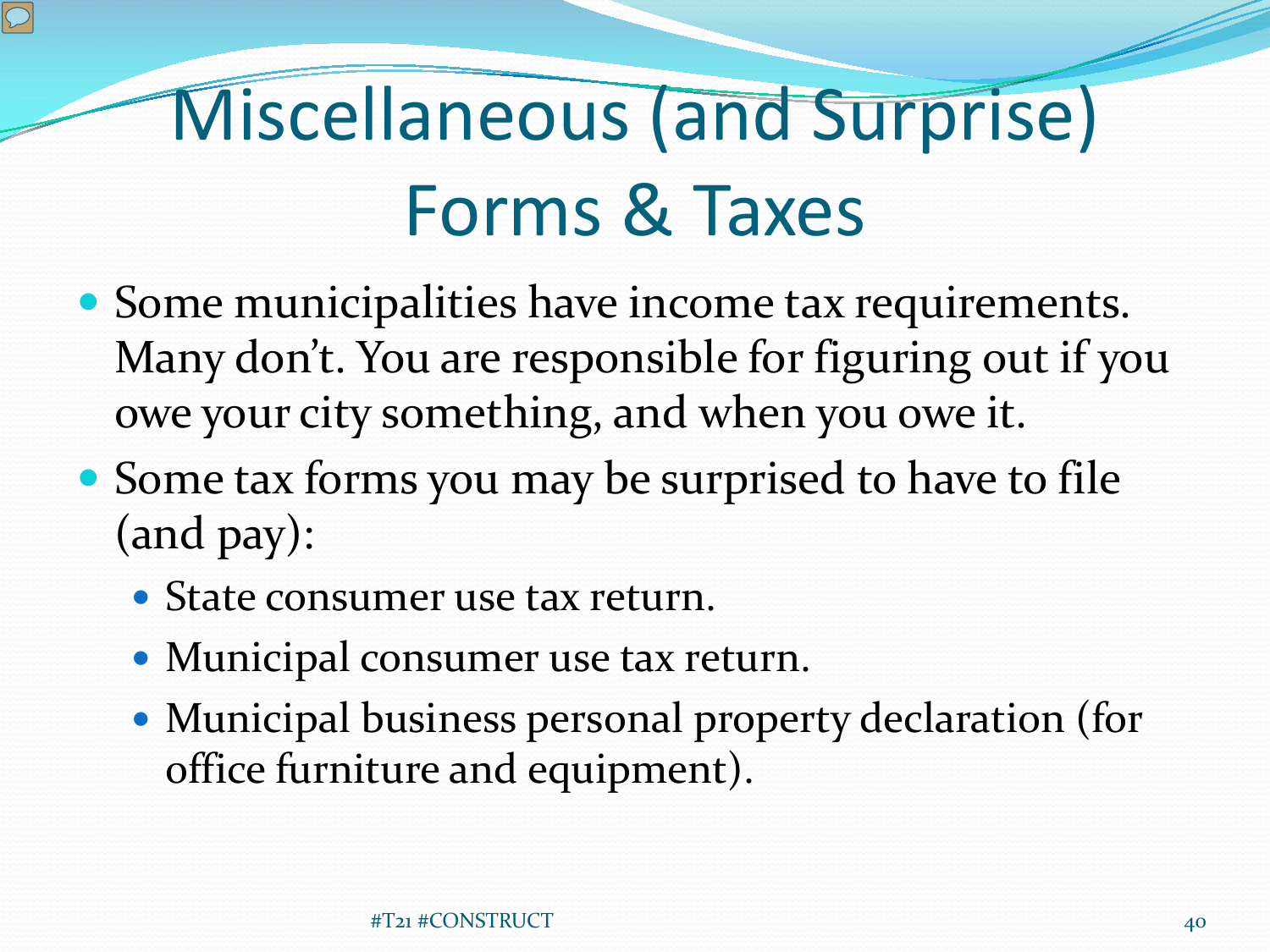# Penalties

- Tax penalties. You'll probably pay some. We all make mistakes.
- To avoid penalties, file everything on time.
- If you realize you made a mistake on a form, fix it as soon as possible. Do not put this off. You'll have a penalty, or a late fee, but those things only get bigger over time.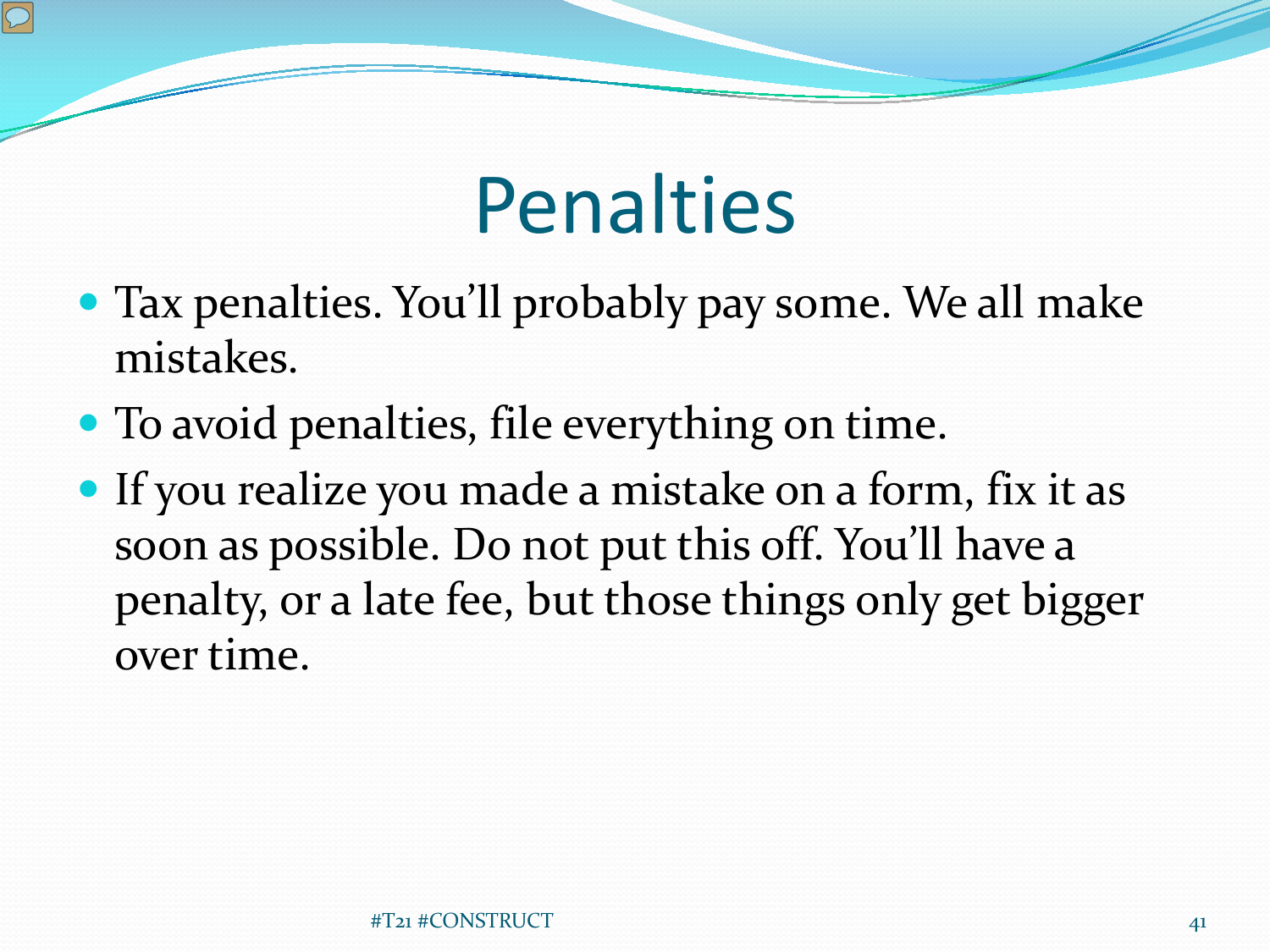#### Discussion on Taxes, etc.

- Questions about taxes?
- Questions about tax penalties?
- Questions about other government obligations?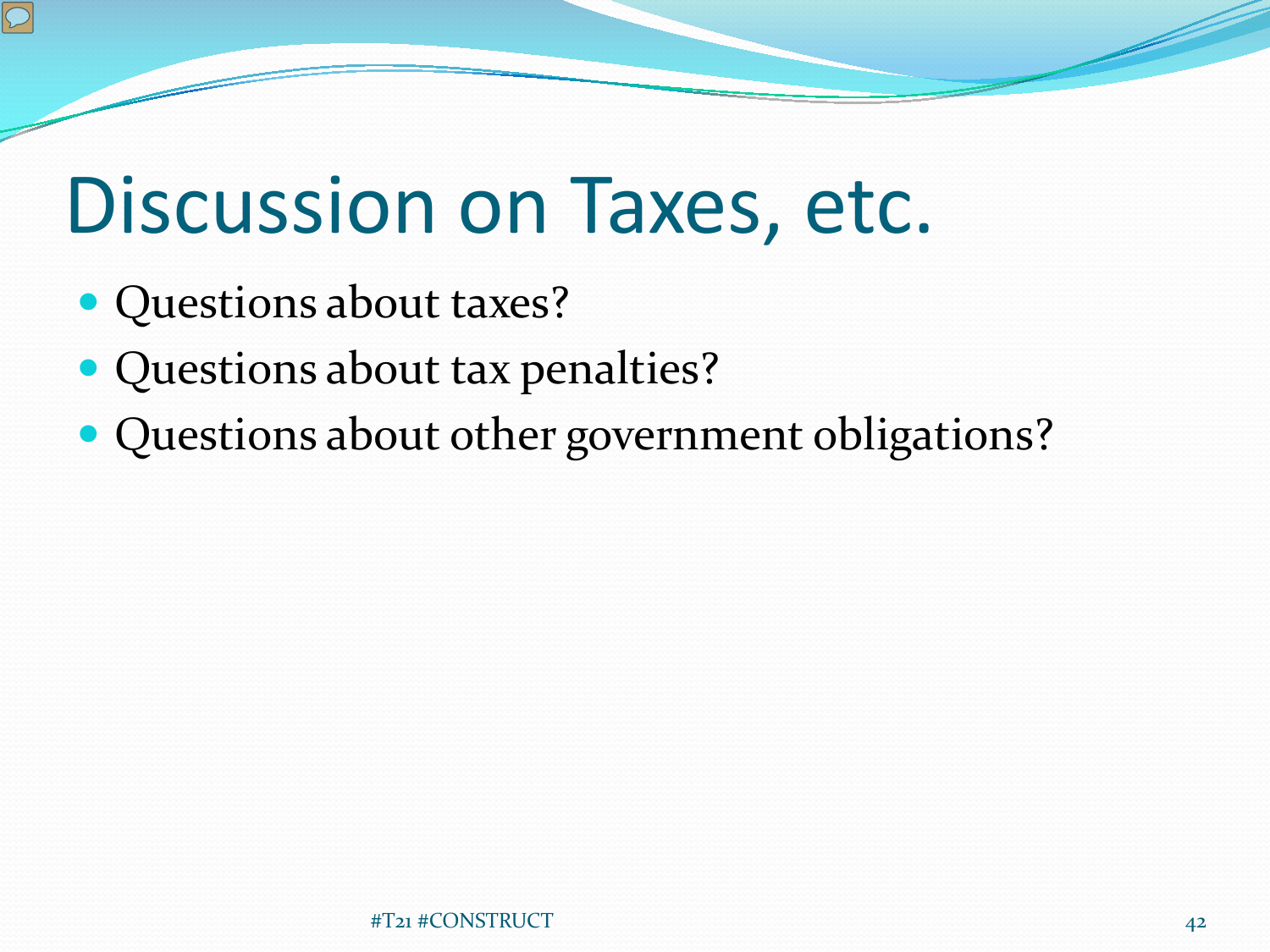# Having Employees Changes EVERYTHING

- At some point, even if you start out by yourself, you may need to hire someone.
- Employee or independent contractor? Make sure you get this right.
- Give an Employee:
	- Federal form I-9.
	- Federal form W-4.
- Give an Independent Contractor:
	- Federal form W-9
- You will need to file for a federal EIN.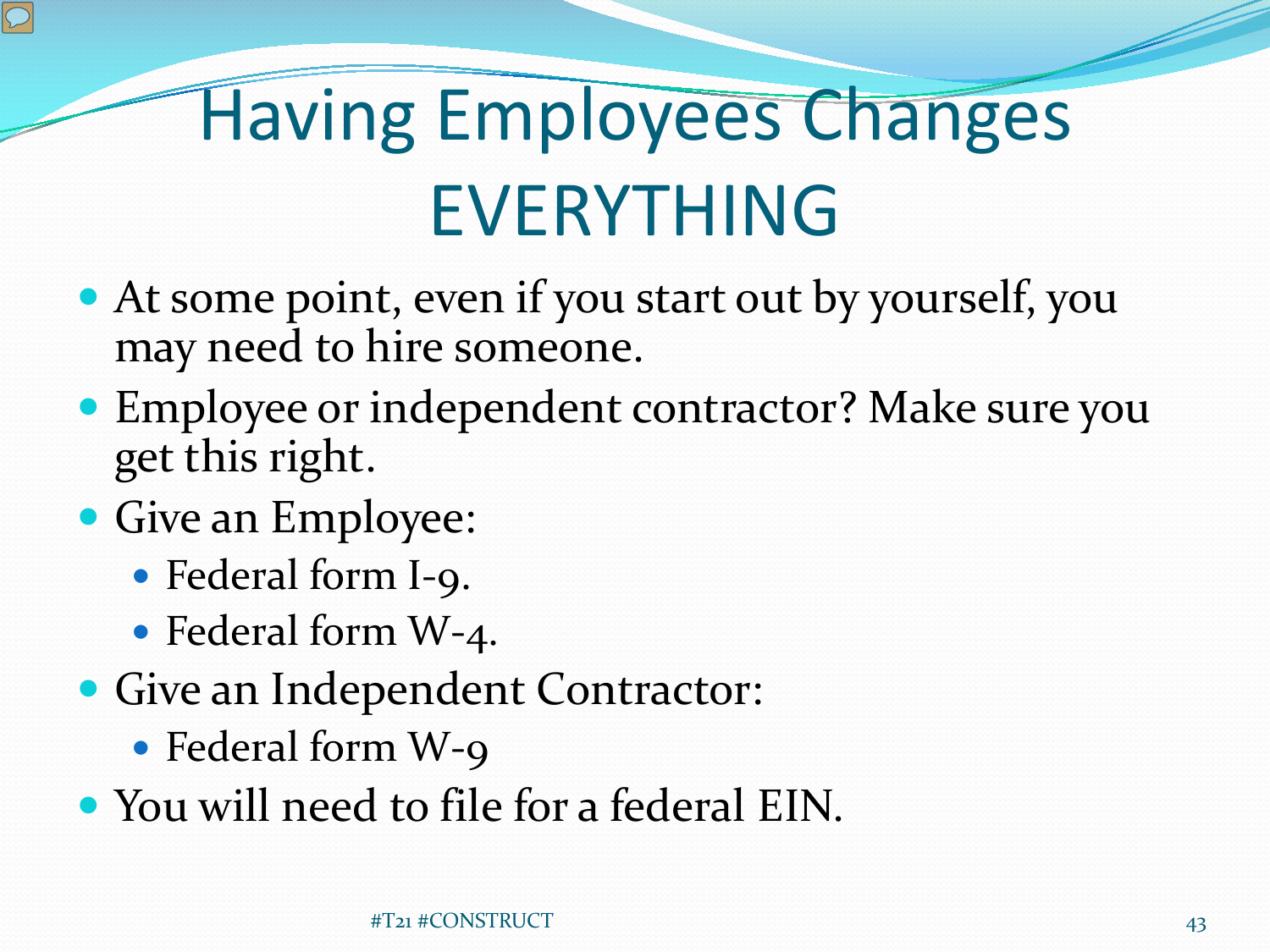# Employees

- You'll be paying **workers compensation insurance**, which you might not be paying if you're the only person working at your business, even if you are a Corporation.
- When you have employees (or are a Corporation) you have to file quarterly returns. This is usually Federal **Form 941**. You may have a state form, too.
- When you have employees (or are a Corporation) you'll annually file a Form 940, which is the **Employer's Annual Federal Unemployment Tax Return**.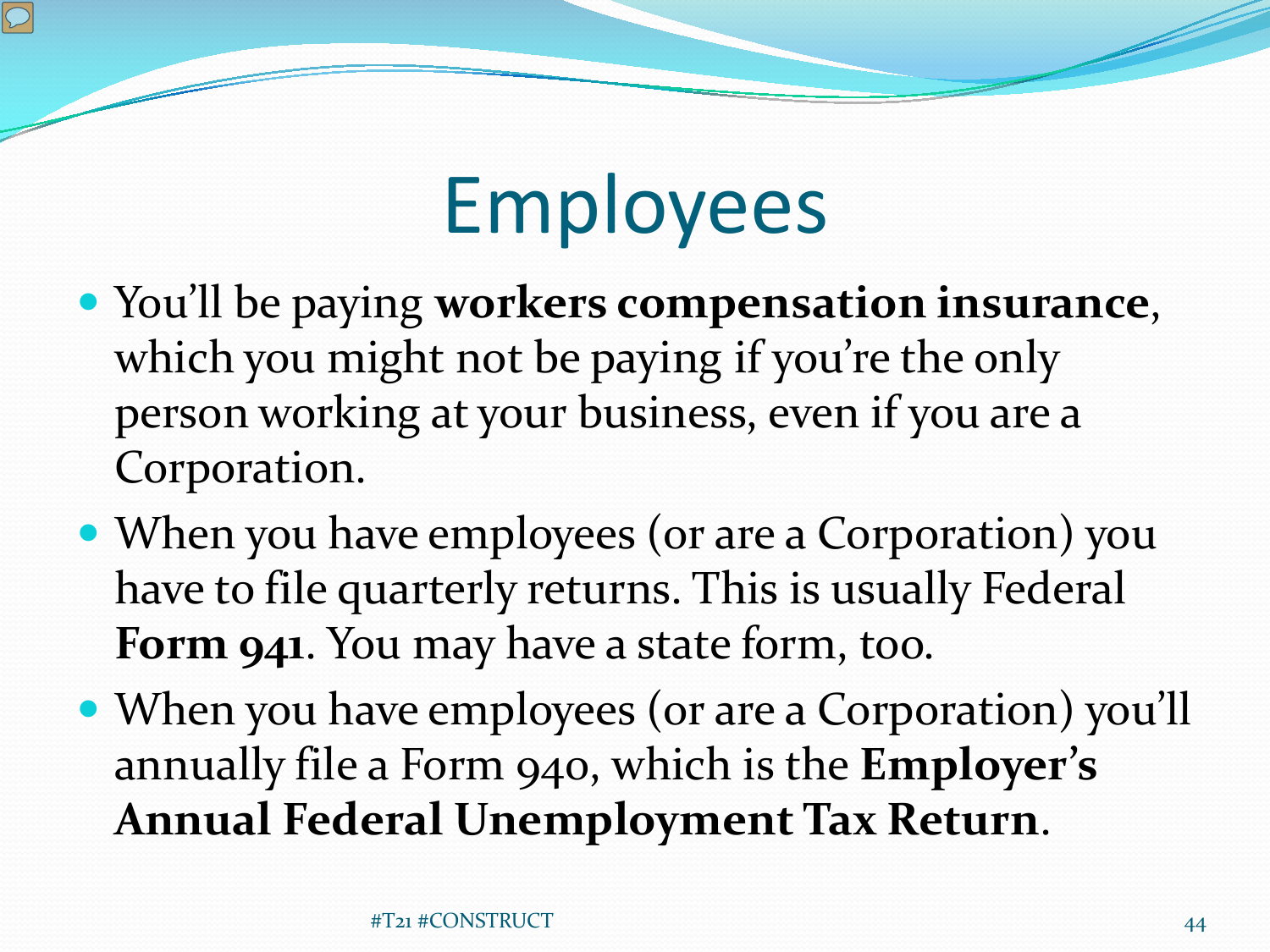# Employees, cont.

- When you have employees (or are a Corporation) you'll annually file **Federal W-2's and a W-3**, and you may have a state form for this information, too.
- When you have employees (or are a Corporation) you'll file quarterly with your state for unemployment tax.
- In some states you have to **report new hires to the state**. Colorado has a Colorado State Directory of New Hires Website on which employers are supposed to report new employees.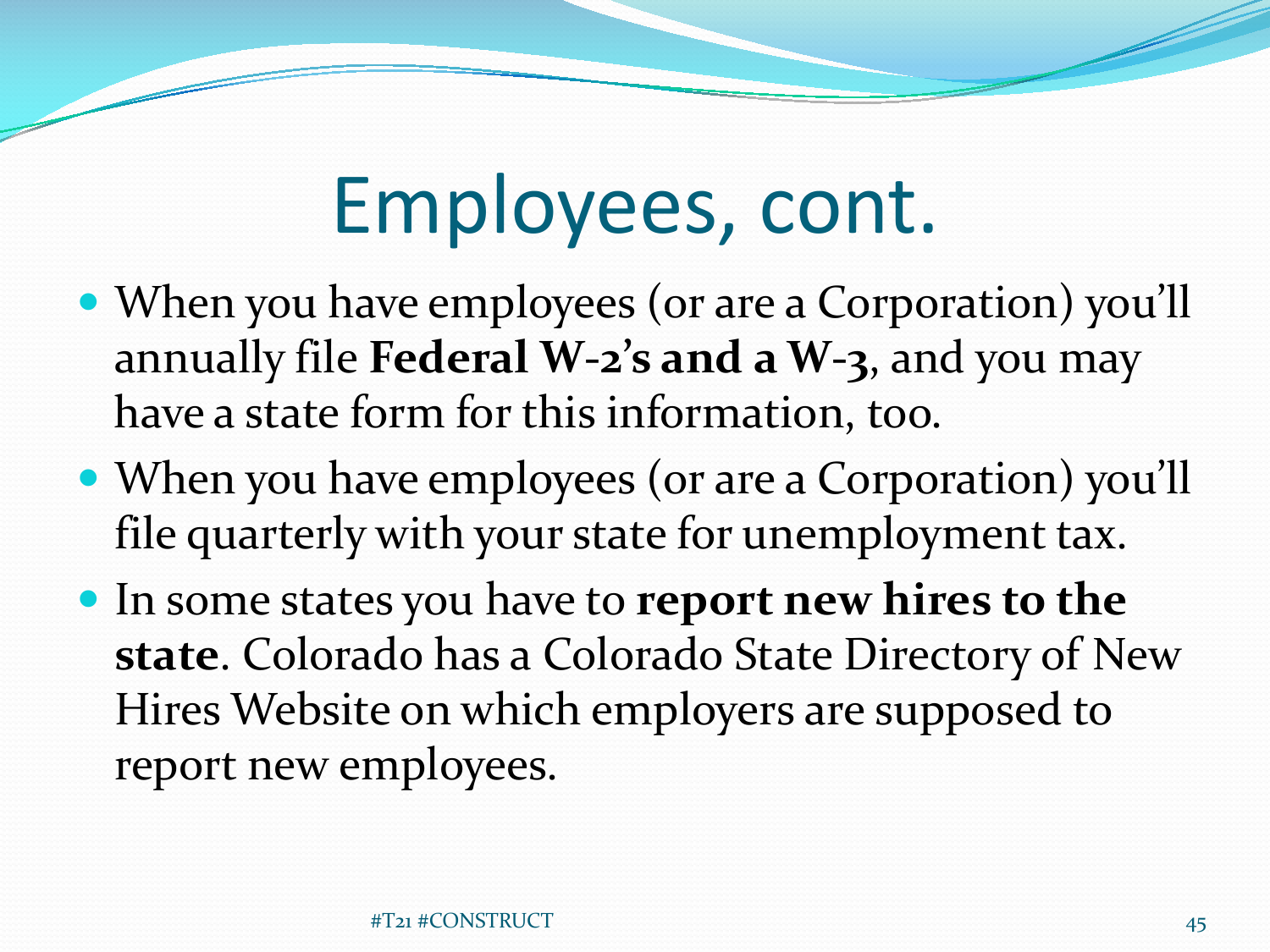# Discussion on Employees

• Questions about employees?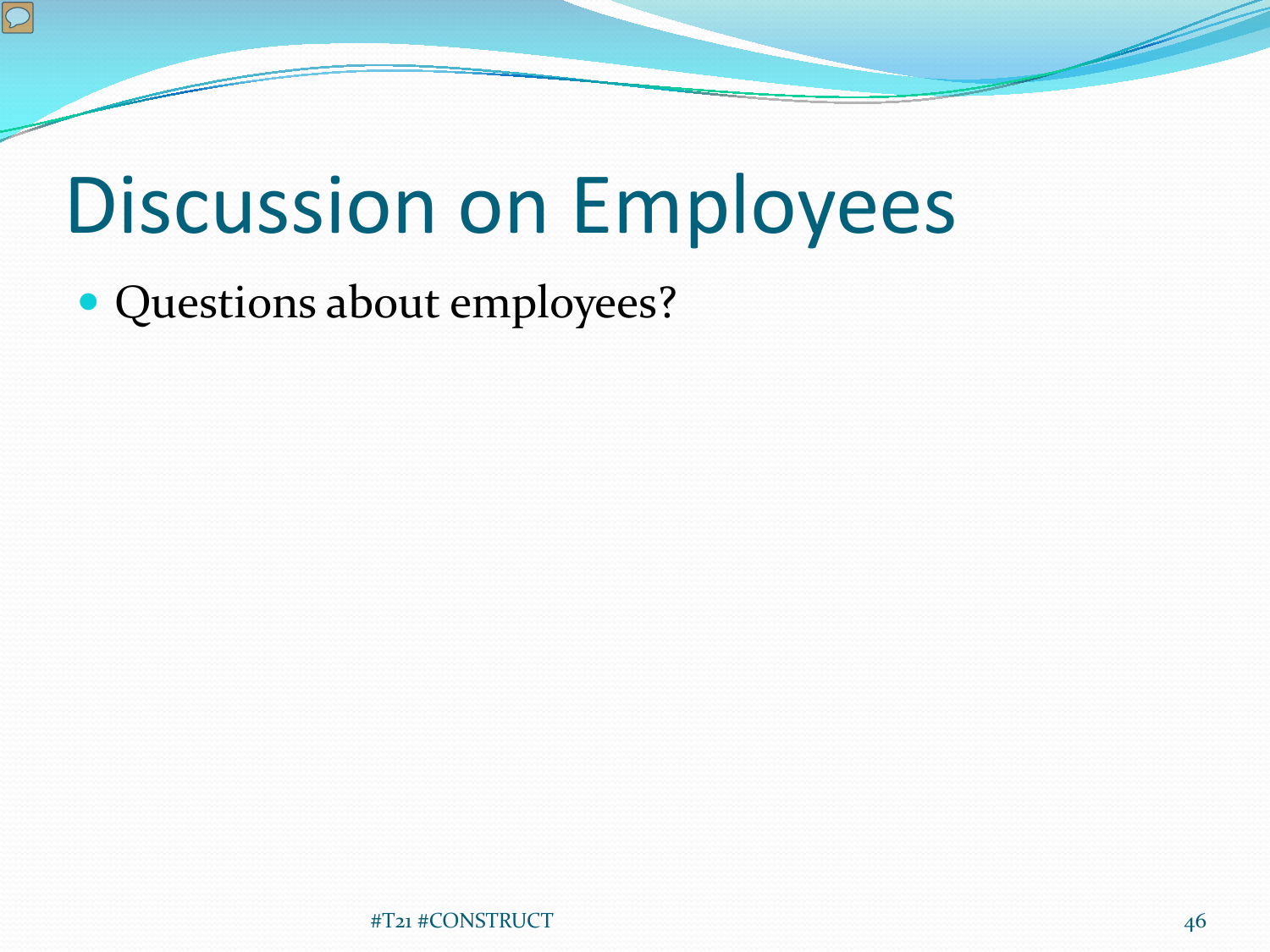# Why didn't anyone tell me?

- NOBODY seems to be able to tell a new business owner everything.
- Even my husband's business CPA, who is truly fantastic, didn't tell us everything we needed to know in the beginning.
- Colorado has a good small business guide that addresses state and some federal things, but not city requirements.
- The IRS has a good small business guide that addresses federal tax issues, but nothing else.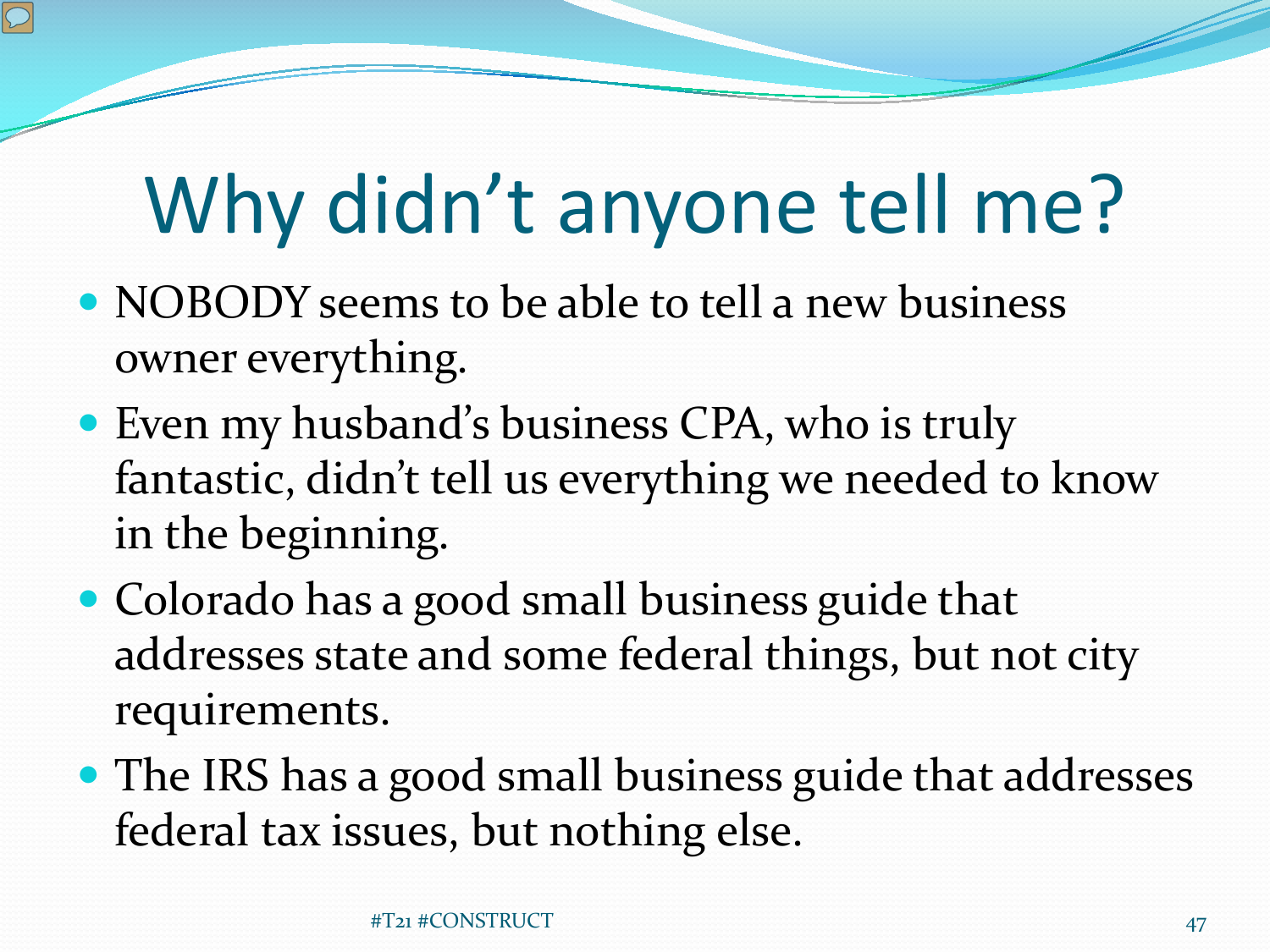# Questions for the Panel?

Any further questions for the panel?

- 
- 
- Specifications Consultant: Liz O'Sullivan
- 

 CPA: Gina M. Paoli • Product Rep: Brent Williams • Bookkeeper: Liz O'Sullivan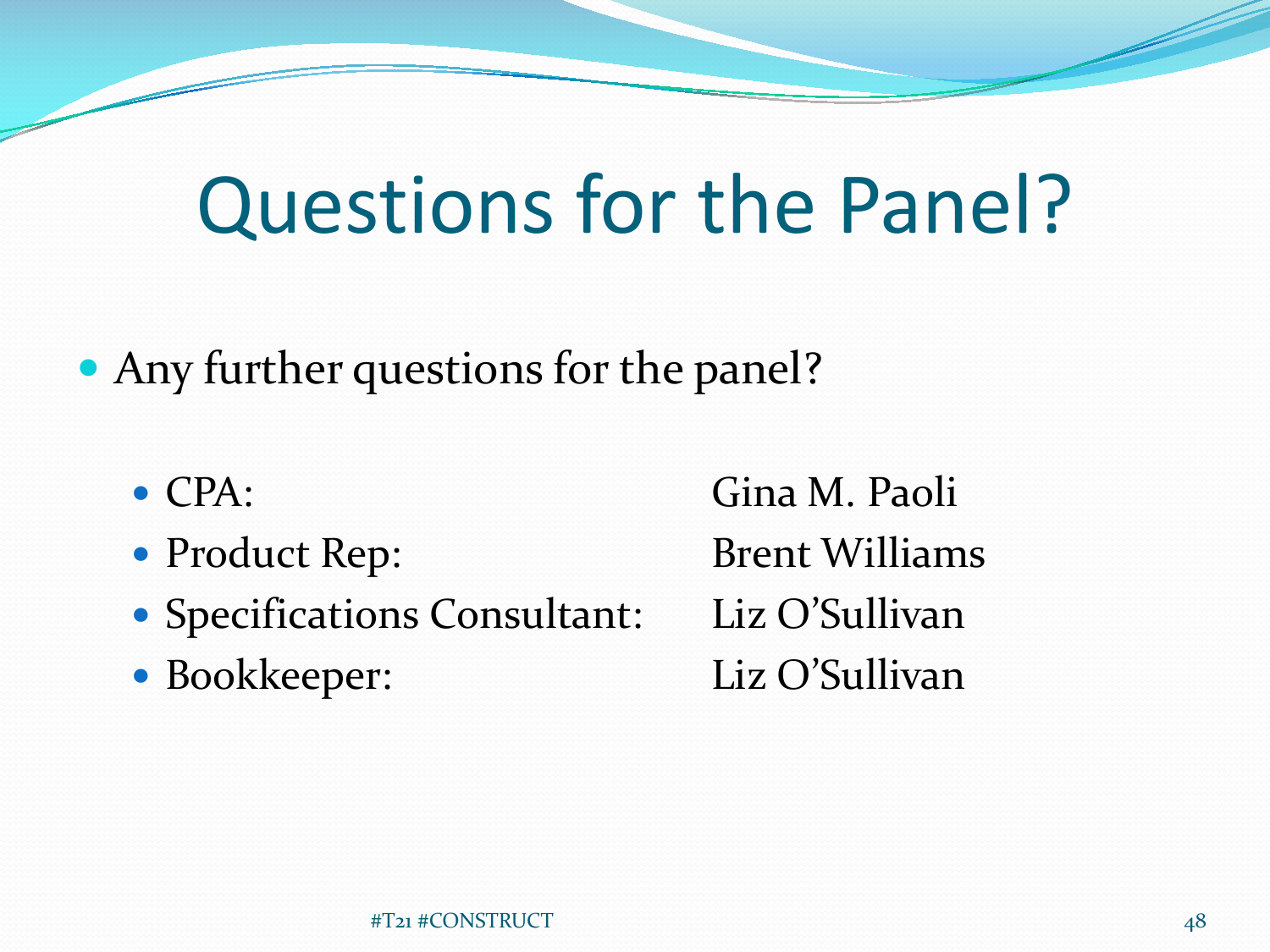## Some Resources

- The IRS Small Business and Self-Employed Tax Center: <http://www.irs.gov/Businesses/Small-Businesses-&-Self-Employed>
- Check out your state's resources. Here's the Colorado Business Resource Book: <http://www.coloradosbdc.org/resources/resource-book>
- The U.S. Small Business Administration may be able to help: [http://www.sba.gov/category/navigation-structure/starting-managing](http://www.sba.gov/category/navigation-structure/starting-managing-business)business
- Check out your municipality's resources. Denver's Office of Economic Development has a "Business Startup Checklist" specific to Denver : http://www.denvergov.org/oed/DenverOfficeofEconomicDevelopment [/BusinessServices/NineStepstoStartYourBusiness/tabid/435894/Defaul](http://www.denvergov.org/oed/DenverOfficeofEconomicDevelopment/BusinessServices/NineStepstoStartYourBusiness/tabid/435894/Default.aspx) t.aspx
- Dig deeply, and in addition to your own research, ask your accountant and your small-business-owner friends and colleagues. #T21 #CONSTRUCT 49